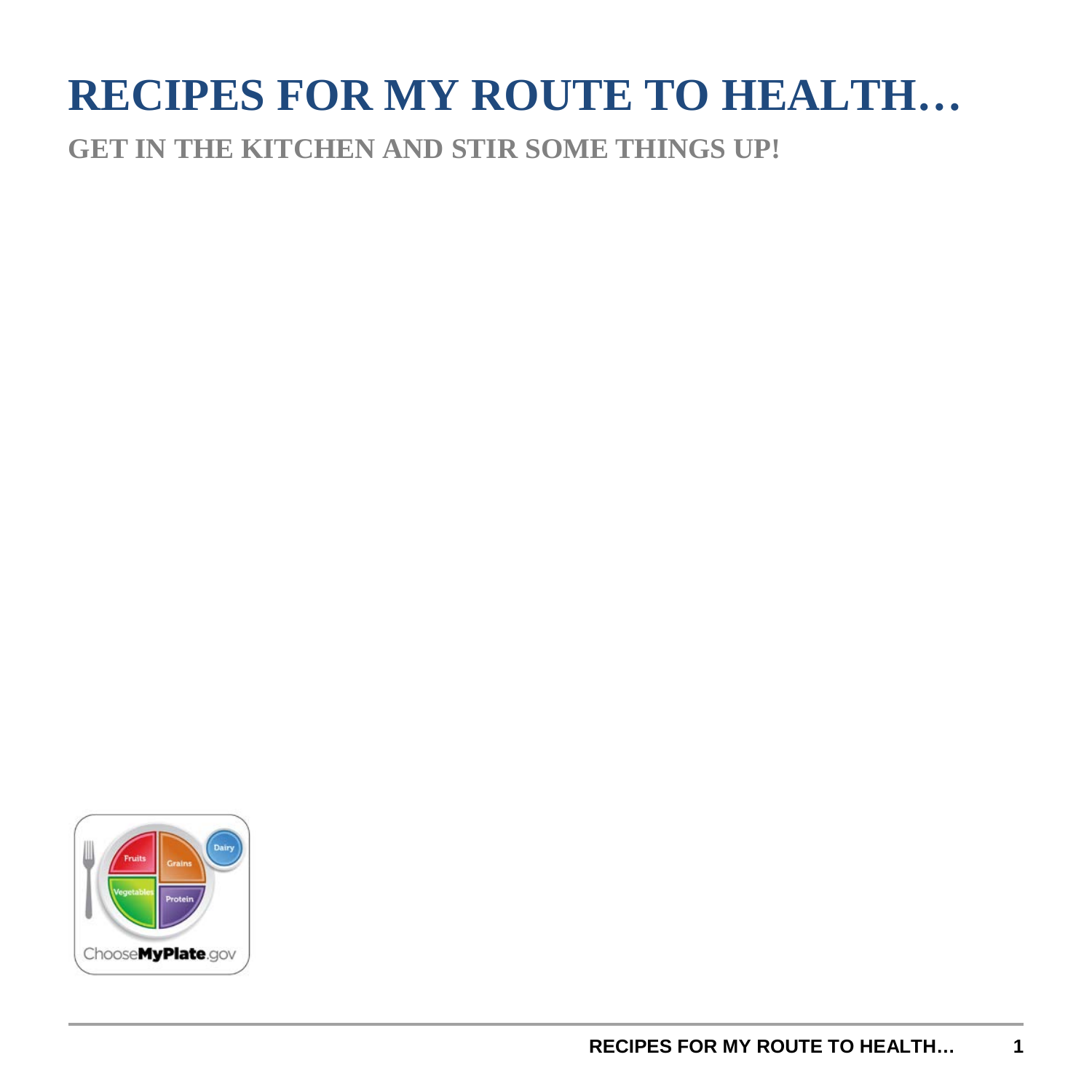## **HELPFUL INFO FOR YOUR KITCHEN**

### **COOKING CONVERSION CHART**

| Unit:     | Equals:               | Also equals:         |
|-----------|-----------------------|----------------------|
| 1 tsp     | $1/6$ fl. oz          | 1/3 Tbsp             |
| 1 Tbsp    | $\frac{1}{2}$ fl. oz  | 3 tsp                |
| $1/8$ cup | 1 fl. oz              | 2 Tbsp               |
| $1/4$ cup | $2$ fl. oz            | 4 Tbsp               |
| $1/3$ cup | $2\frac{3}{4}$ fl. oz | 1⁄4 cup plus 4 tsp   |
| $1/2$ cup | 4 fl. oz              | 8 Tbsp               |
| 1 cup     | 8 fl. oz              | $\frac{1}{2}$ pint   |
| 1 pint    | 16 fl. oz             | 2 cups               |
| 1 quart   | 32 fl. oz             | 2 pints              |
| 1 liter   | 34 fl. oz             | 1 quart plus 1/4 cup |
| 1 gallon  | 128 fl. oz            | 4 quarts             |

Source: United States Dept. of Agriculture (USDA).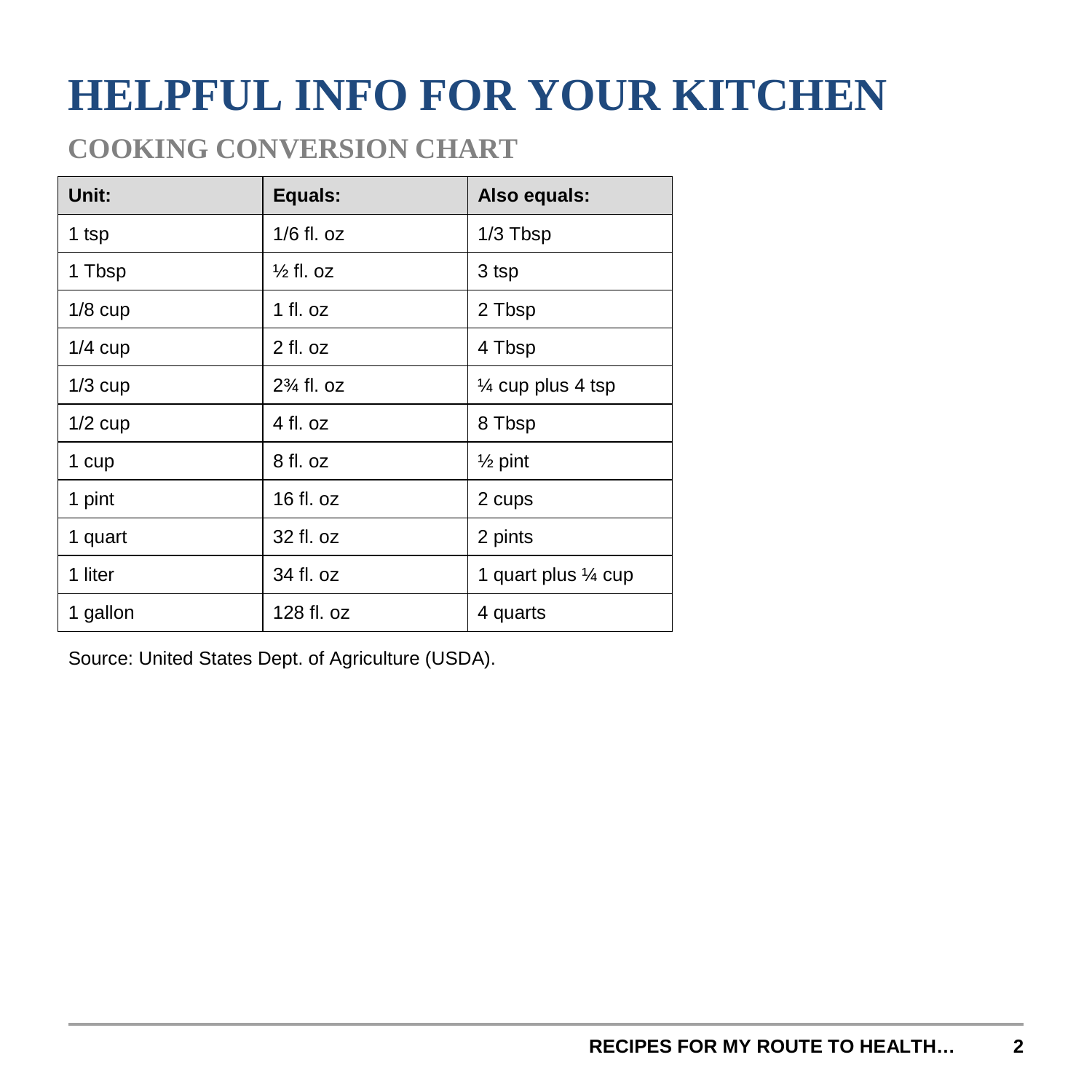## **WELCOME**

This recipe book is designed for your body and mind. Simply turn the pages and you will find recipes that are easy to prepare, help you watch your waist line and stay within your budget. We've also included the nutritional information for each recipe so you know what you are making as you prepare it and you can share the nutritional facts with your family.

So cook up, eat well and enjoy!

**DISCLAIMER.** This book provides general information about various nutrition, exercise and health-related issues. This information is not intended to be used as a solitary reference on the subject matter, for the diagnosis or treatment of a health problem, or as a substitute for consulting a licensed health care professional. Consult with a qualified health care practitioner to discuss specific individual issues or health needs, and to professionally address personal, emotional, health, physical or medical concerns. You should consult a qualified medical professional before beginning any exercise program.

USDA does not endorse any products, services, or organizations.

© 2012 Centene Corporation. All rights reserved. All materials are exclusively owned by Centene Corporation and are protected by United States and international copyright law. No part of this publication may be reproduced, distributed, displayed, stored in a retrieval system, or transmitted in any form or by any means, electronic, mechanical, photocopying, recording, or otherwise, without the prior written permission of Centene Corporation. You may not alter or remove any trademark, copyright or other notice.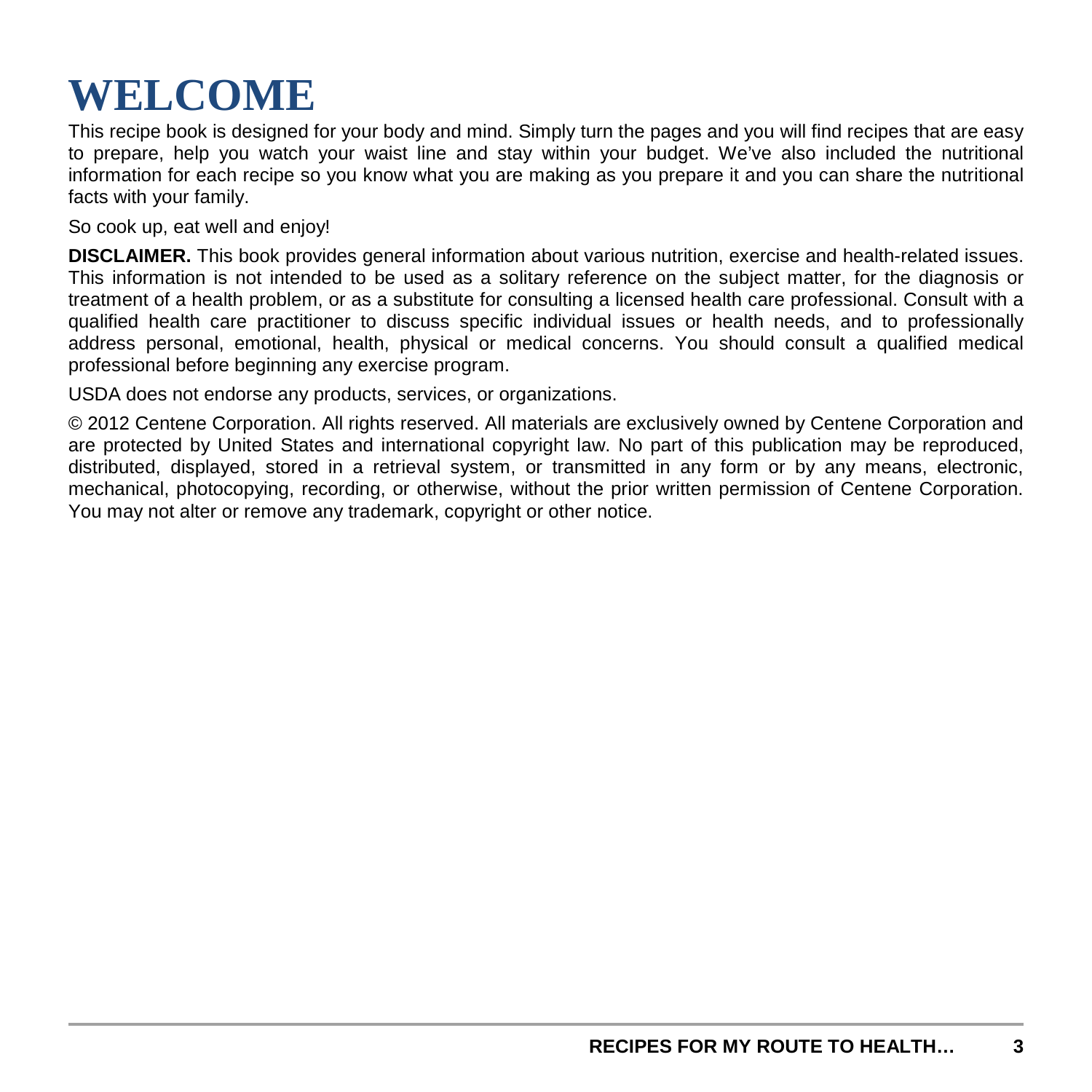## **LAURIE'S TURKEY OR CHICKEN CHILI**

#### **WHAT YOU NEED**

- 1 lb ground turkey (can be white meat or dark/white meat combo) or 1 pound ground chicken, or 2-3 chicken breasts, cooked and cut into 1" chunks
- 2-3 tablespoons (tbsp) vegetable or canola oil (to brown ground turkey or ground chicken)
- 2-3 tablespoons salt free butter (optional)
- 1 cup red bell pepper, chopped
- 1 red or yellow onion, chopped
- 2 cloves garlic, minced
- 1 teaspoon (tsp) salt
- 1 tsp black pepper
- 1/8 tsp red pepper flakes
- 1/2 to 1 tablespoon chili powder
- 1/8 tablespoon ground cumin
- 1 tsp oregano leaves
- 1/2 to 1 tsp for taste of one of these:
- Mrs. Dash Southwest Chipotle blend or
- Mrs. Dash Tomato Basil Garlic spice blend
- 1 large can chopped tomatoes (28 ounce can)
- 1 small can tomato sauce (8 ounce)
- 1/2-1 can tomato paste (1/2 or whole 6 ounce can)
- 1 can kidney beans, drained
- 1 can pinto beans, drained
- Optional: small can Chipotle Peppers in
- Adobo Sauce (7 ounce can) (optional amount to taste)
- Optional: water

- Serves 4-6 or more, depending on your appetite!
- Brown ground turkey or ground chicken in large frying pan in oil (and butter, if using).
- Add bell pepper, onion until softened (3-5 minutes).
- Add minced garlic, stirring often to prevent garlic from burning.
- If using a large enough frying pan, then add all remaining ingredients, otherwise transfer turkey or chicken mixture to large stock pot and then add remaining ingredients.
- Add water (1/4 cup to 3 or 4 cups) as necessary, depending on how thick or thin you want your chili.
- Cover and simmer on stovetop for 1-2 hours, stirring occasionally.
- Serve with any of the following: rice, bread, cornbread, crackers, baked potatoes, Fritos, cheddar cheese, chopped onions, etc.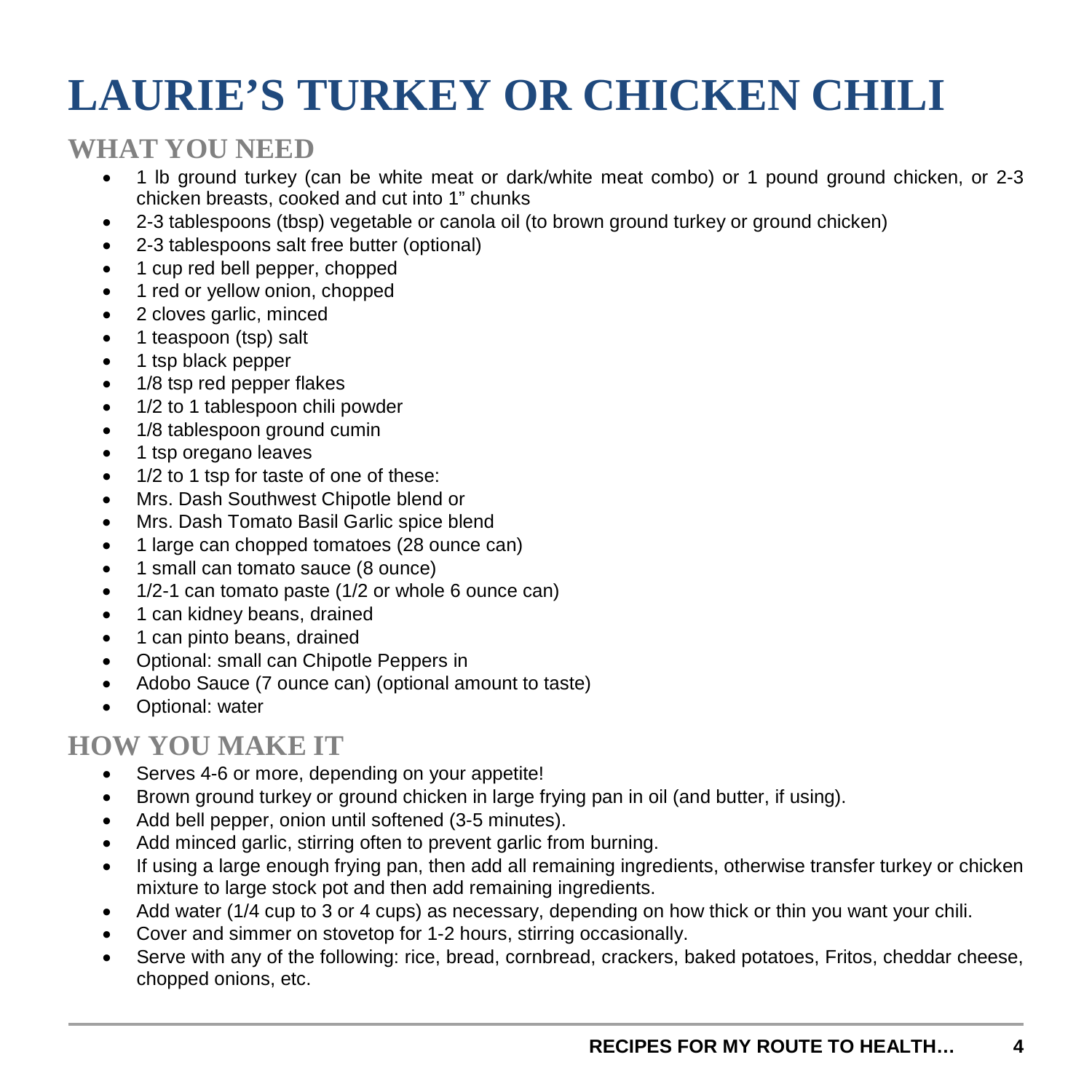| <b>Recipe</b>          | Laurie's Turkey Chili |
|------------------------|-----------------------|
| <b>Servings</b>        | 5                     |
| <b>Calories (kcal)</b> | 432.53                |
| Saturated Fat (g)      | 6.07                  |
| Trans Fat (g)          | 0.38                  |
| Total Fat (g)          | 21.73                 |
| Cholesterol (mg)       | 83.88                 |
| Sodium (mg)            | 1,671.07              |
| Potassium (mg)         | 1,035.61              |
| Dietary Fiber (g)      | 8.93                  |
| Sugar (g)              | 13.98                 |
| Other Carbs (g)        | 12.39                 |
| Protein (g)            | 24.92                 |
| Water (g)              | 388.26                |
| Vitamin A (DV%)        | 33.6                  |
| Vitamin C (DV%)        | 58.75                 |
| Calcium (DV%)          | 38.28                 |
| Iron (DV%)             | 22.78                 |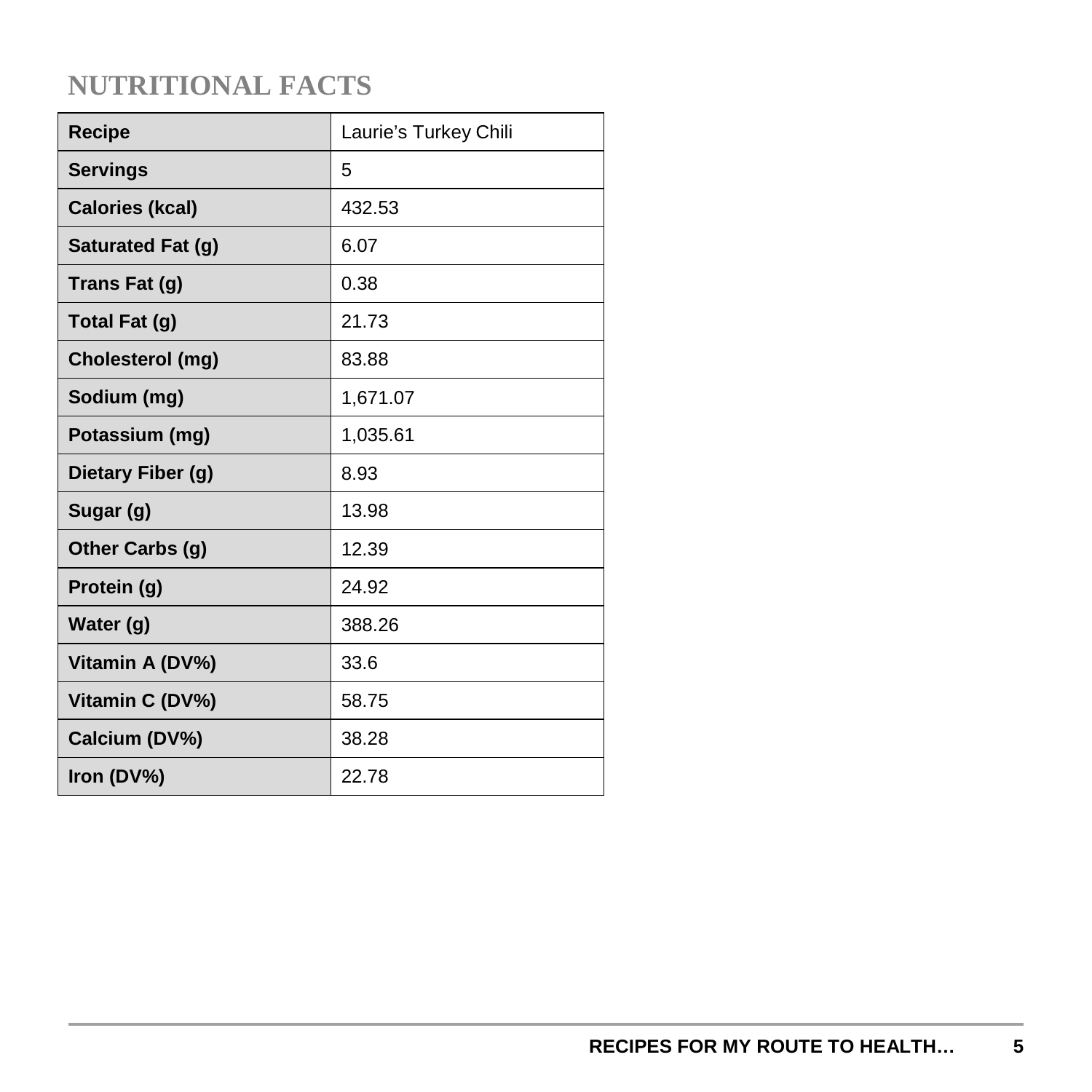## **KELLIE'S DILL POTATOES**

#### **WHAT YOU NEED**

- 4-5 red potatoes (or your favorite potato)
- 2 tbsp of olive oil
- 1 tbsp of dill
- Salt and pepper to taste

- In a baking dish, layer sliced potatoes, drizzle with olive oil, and sprinkle with dill and salt and pepper.
- Bake in oven at 400 degrees for 25-30 minutes.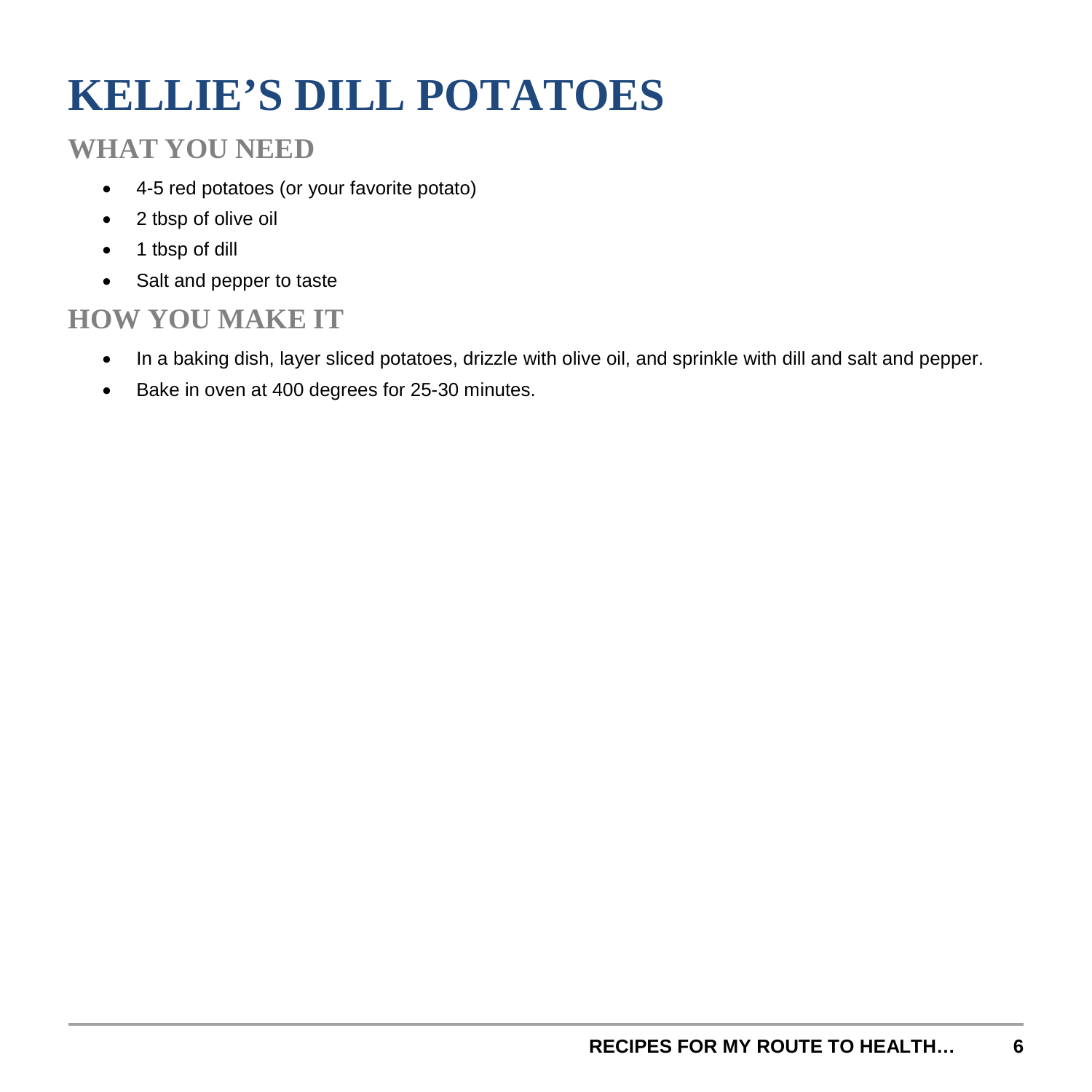| Recipe                 | Kellie's Dill Potatoes |
|------------------------|------------------------|
| <b>Servings</b>        | 4                      |
| <b>Calories (kcal)</b> | 249.28                 |
| Saturated Fat (g)      | 1.02                   |
| Trans Fat (g)          | 0                      |
| <b>Total Fat (g)</b>   | 7.17                   |
| Cholesterol (mg)       | 0                      |
| Sodium (mg)            | 163.24                 |
| Potassium (mg)         | 1,242.95               |
| Dietary Fiber (g)      | 4.77                   |
| Sugar (g)              | 2.67                   |
| Other Carbs (g)        | 35.34                  |
| Protein (g)            | 5.24                   |
| Water (g)              | 215.67                 |
| Vitamin A (DV%)        | 1.28                   |
| Vitamin C (DV%)        | 38.96                  |
| Calcium (DV%)          | 4.25                   |
| Iron (DV%)             | 13.9                   |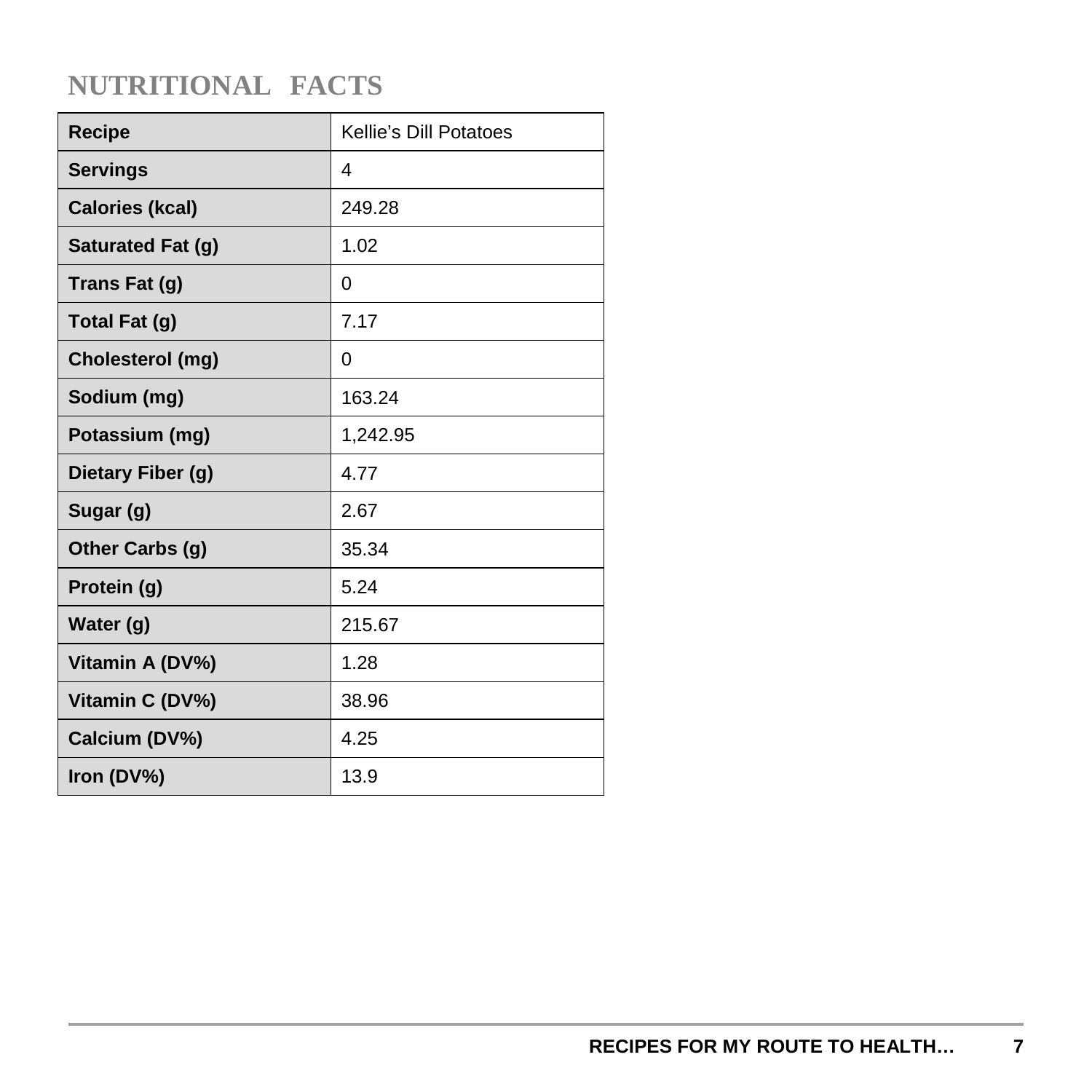## **JENNIFER'S BROILED CATFISH WITH GRAPEFRUIT JUICE**

#### **WHAT YOU NEED**

- 1 tbsp butter
- 2 tbsp grapefruit juice
- 1/2 tsp salt, optional
- 1/4 tsp pepper
- 1/4 tsp garlic powder
- 4 catfish fillets

- Melt butter in a saucepan. Stir in juice, salt, pepper and garlic powder. Remove from the heat and set aside.
- Place fillets in a shallow baking pan. Baste fillets with juice-butter sauce. Broil for 5-8 minutes or until fish flakes easily with a fork. Plate the fish and pour pan juices over each fillet.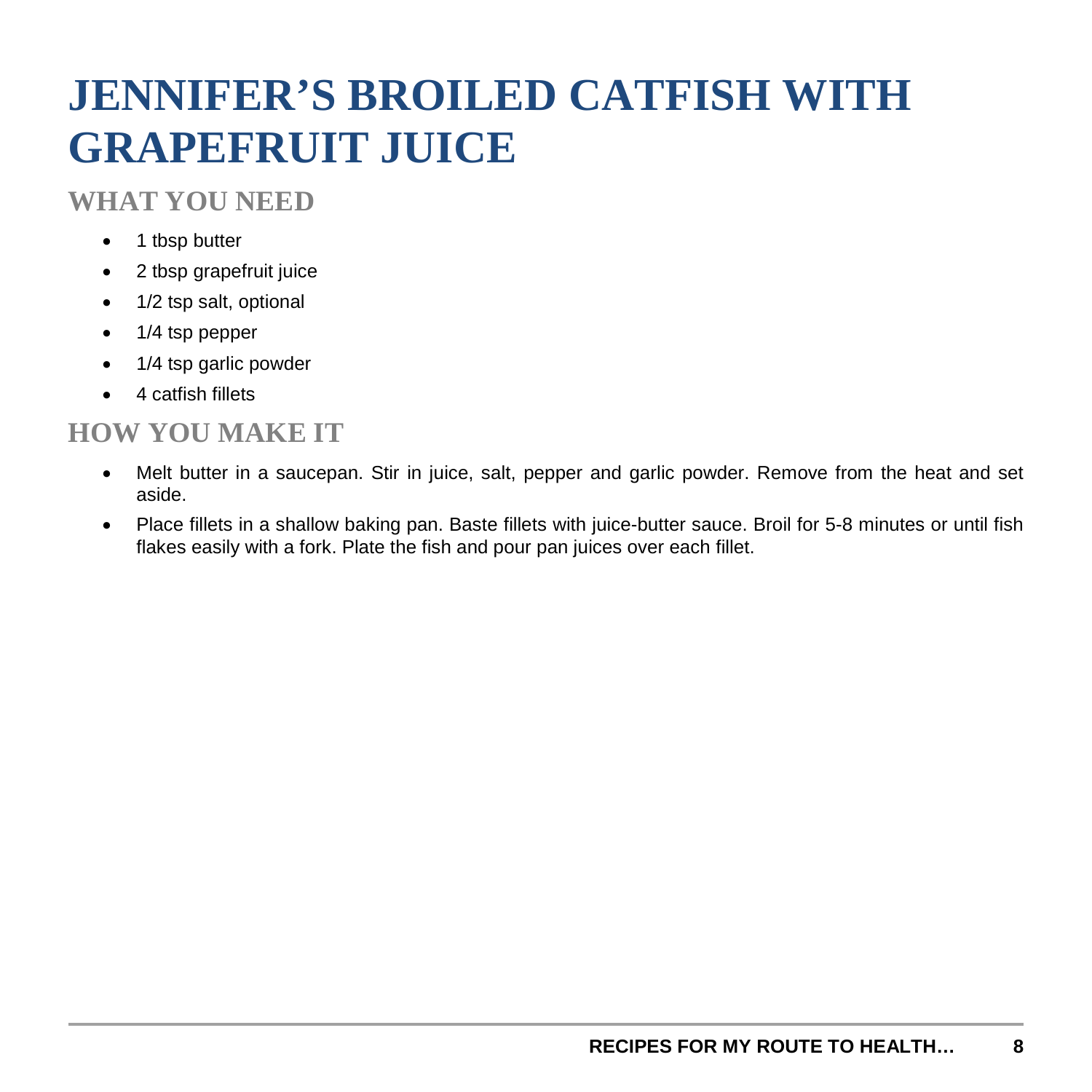| <b>Recipe</b>          | Jennifer's Broiled Catfish<br>w/Grapefruit Juice |
|------------------------|--------------------------------------------------|
| <b>Servings</b>        | 4                                                |
| <b>Calories (kcal)</b> | 183.27                                           |
| Saturated Fat (g)      | 3.87                                             |
| Trans Fat (g)          | 0.09                                             |
| Total Fat (g)          | 11.5                                             |
| Cholesterol (mg)       | 60.93                                            |
| Sodium (mg)            | 72.61                                            |
| Potassium (mg)         | 340.03                                           |
| Dietary Fiber (g)      | 0.05                                             |
| Sugar (g)              | 0.88                                             |
| Other Carbs (g)        | 0.24                                             |
| Protein (g)            | 35.35                                            |
| Water (g)              | 92.59                                            |
| Vitamin A (DV%)        | 2.92                                             |
| Vitamin C (DV%)        | 1.18                                             |
| Calcium (DV%)          | 1.71                                             |
| Iron (DV%)             | 3.46                                             |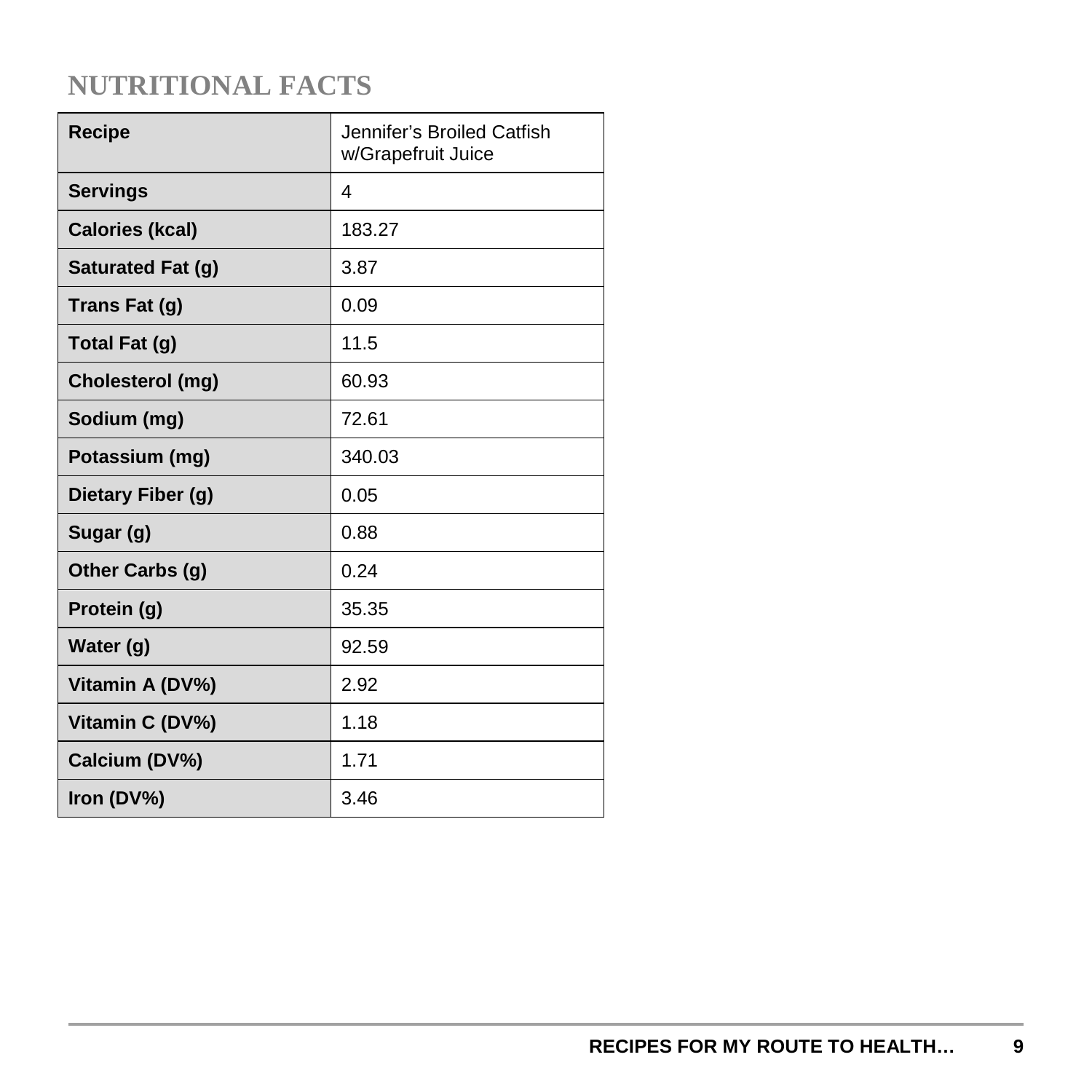## **KELLIE'S LEMON CHICKEN**

### **WHAT YOU NEED**

- 1 lb chicken breasts
- 1 lemon
- 2 tbsp olive oil
- Salt and pepper

- Drizzle bottom of baking pan with 1 tbsp of olive oil.
- Place 4-5 lemon slices on bottom of pan.
- Place chicken on top of lemon slices.
- Drizzle top of chicken with 1 tbsp of olive oil.
- Place remaining slices of lemon on top of chicken.
- Sprinkle with salt and pepper to taste.
- Bake in oven at 400 degrees for 25-30 minutes.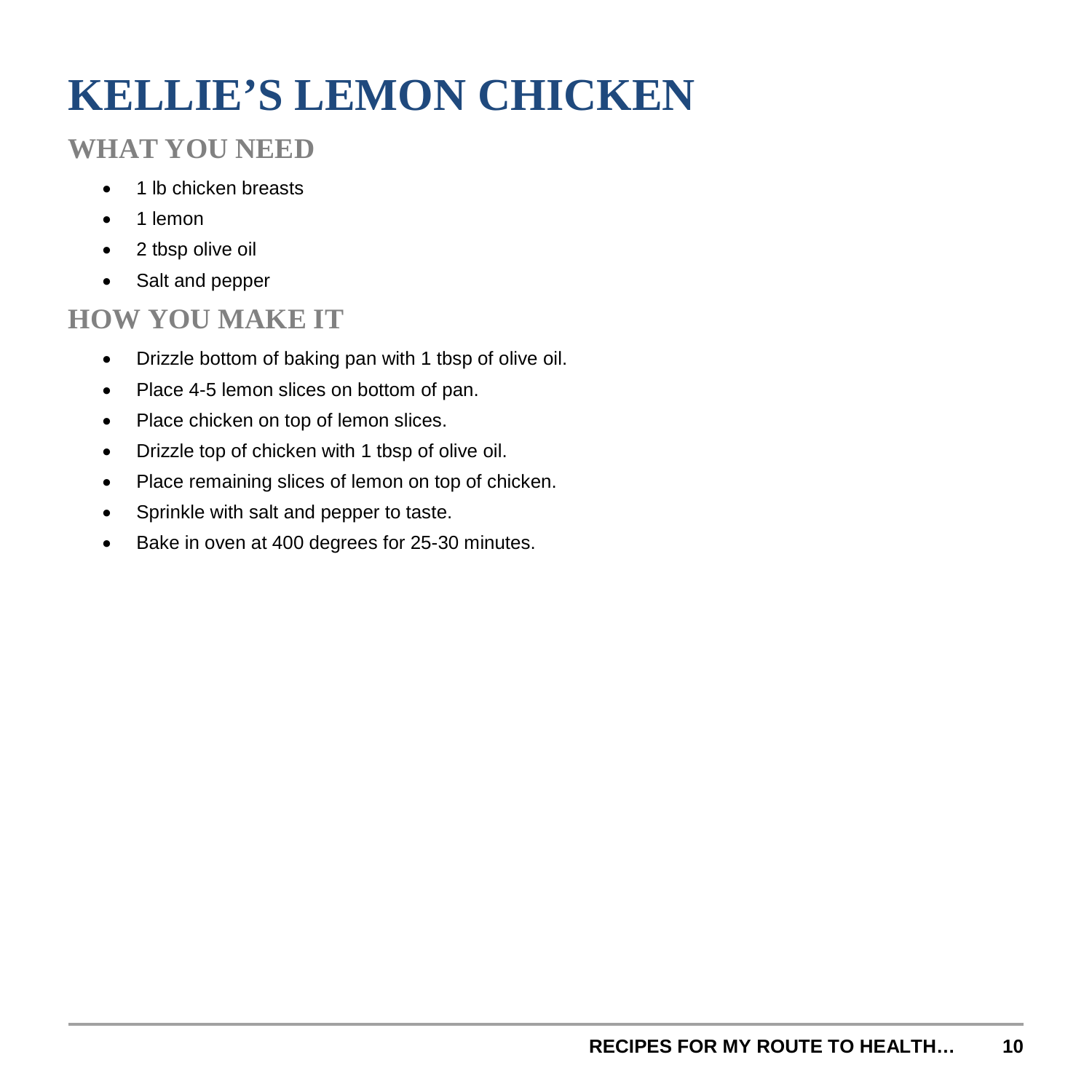| <b>Recipe</b>          | Kellie's Lemon Chicken |
|------------------------|------------------------|
| <b>Servings</b>        | 4                      |
| <b>Calories (kcal)</b> | 195.68                 |
| Saturated Fat (g)      | 1.59                   |
| Trans Fat (g)          | 0.01                   |
| Total Fat (g)          | 9.79                   |
| Cholesterol (mg)       | 72.58                  |
| Sodium (mg)            | 278.06                 |
| Potassium (mg)         | 465.44                 |
| Dietary Fiber (g)      | 1.41                   |
| Sugar (g)              | 0                      |
| Other Carbs (g)        | 0.2                    |
| Protein (g)            | 24.46                  |
| Water (g)              | 109.6                  |
| Vitamin A (DV%)        | 0.87                   |
| Vitamin C (DV%)        | 37.1                   |
| Calcium (DV%)          | 2.46                   |
| Iron (DV%)             | 4 4 4                  |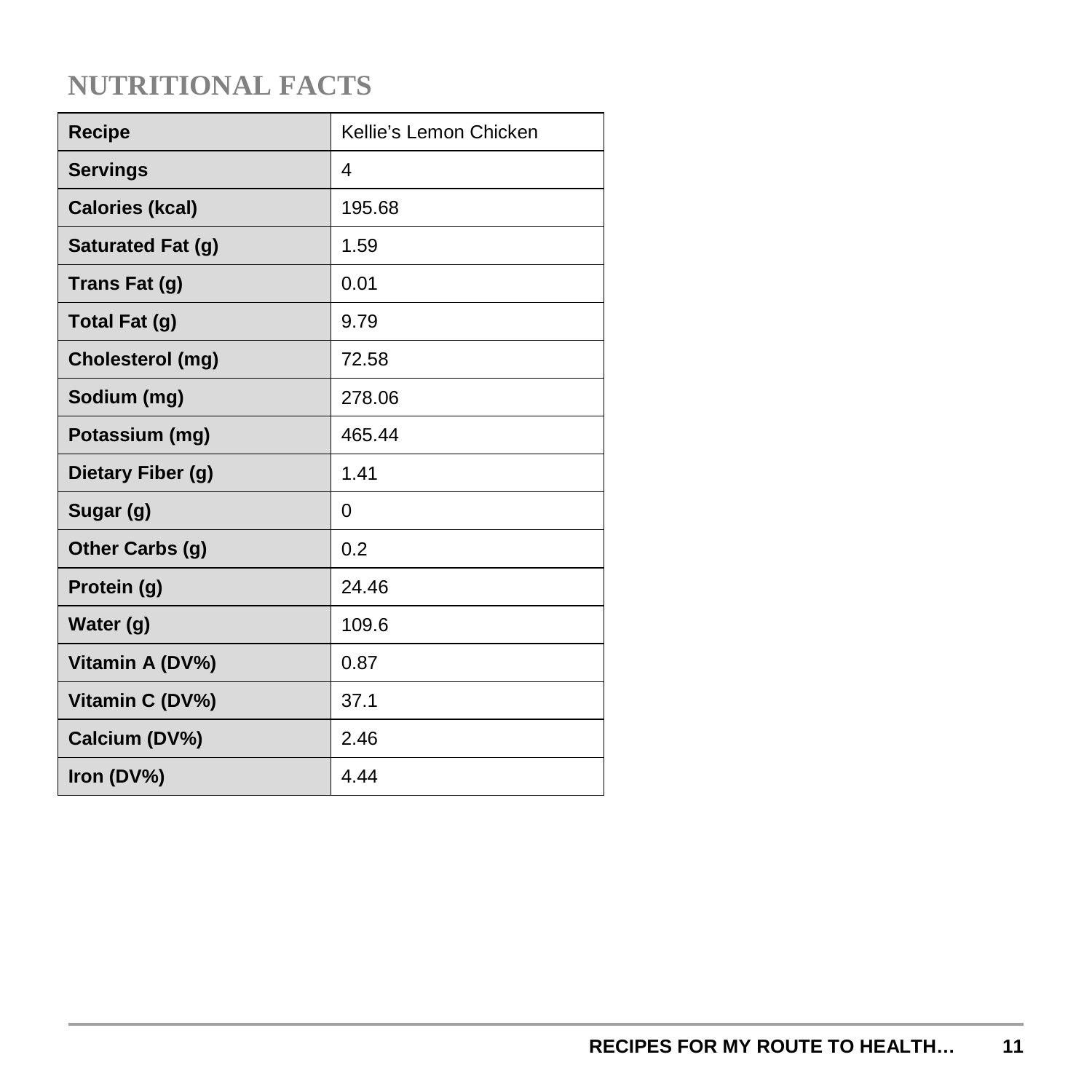## **KATHY'S ORANGE SURPRISE SALAD**

#### **WHAT YOU NEED**

- 1 package Sugar-Free Orange Jello
- 1 cup boiling water
- 1 tsp lemon juice
- 1 8-oz can crushed pineapple, with juice
- 1 cup peeled and grated carrot

- Dissolve Jello in boiling water.
- Add the remaining ingredients and pour into a serving dish.
- Chill in refrigerator until set.
- Serves 4.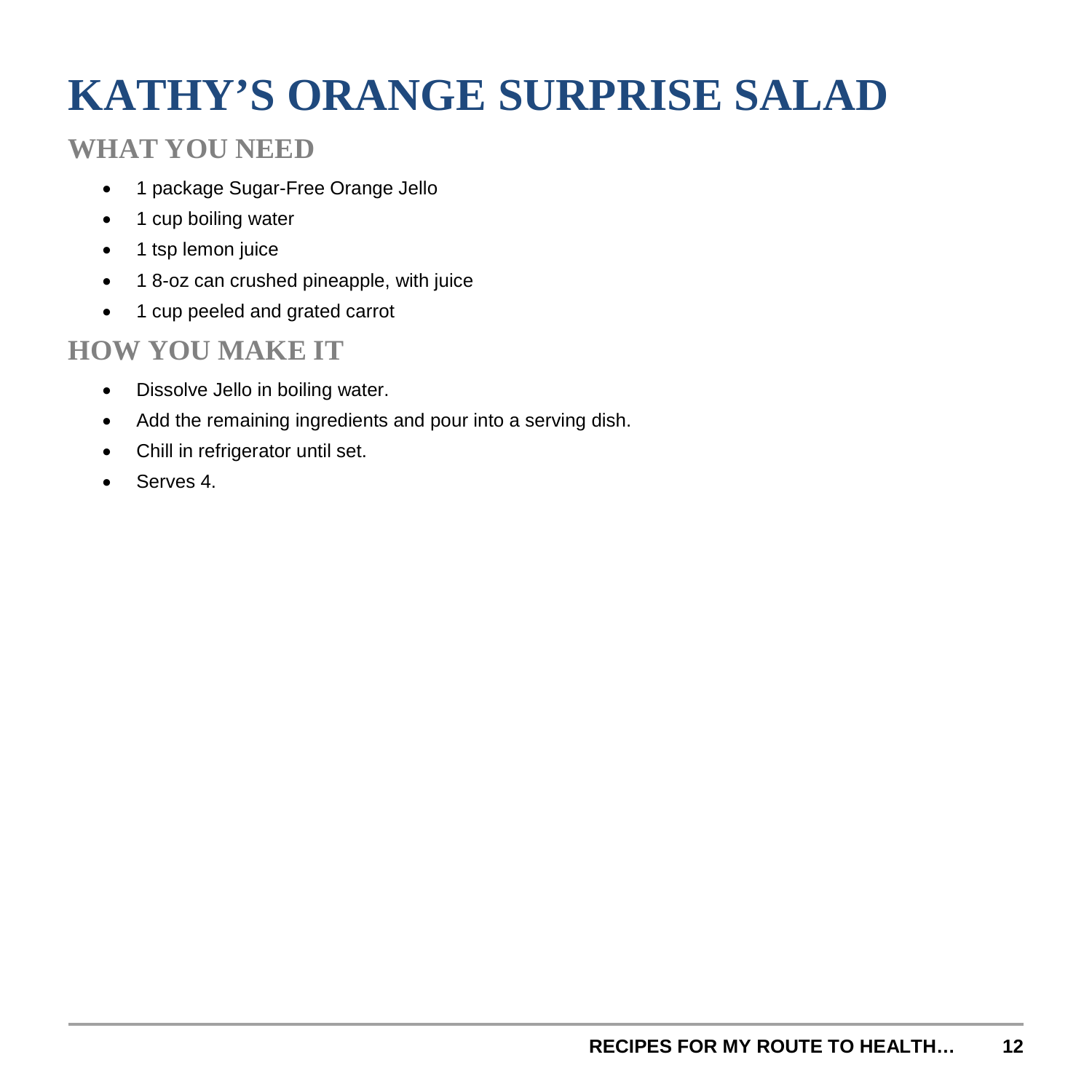| <b>Recipe</b>          | Kathy's Orange Surprise<br>Salad |
|------------------------|----------------------------------|
| <b>Servings</b>        | 4                                |
| <b>Calories (kcal)</b> | 51.44                            |
| Saturated Fat (g)      | 0.02                             |
| Trans Fat (g)          | 0                                |
| Total Fat (g)          | 0.12                             |
| Cholesterol (mg)       | 0                                |
| Sodium (mg)            | 35.86                            |
| Potassium (mg)         | 165.52                           |
| Dietary Fiber (g)      | 1.27                             |
| Sugar (g)              | 10.33                            |
| Other Carbs (g)        | 0.92                             |
| Protein (g)            | 0.52                             |
| Water (g)              | 77.42                            |
| Vitamin A (DV%)        | 92.36                            |
| Vitamin C (DV%)        | 13.53                            |
| Calcium (DV%)          | 1.79                             |
| Iron (DV%)             | 0.97                             |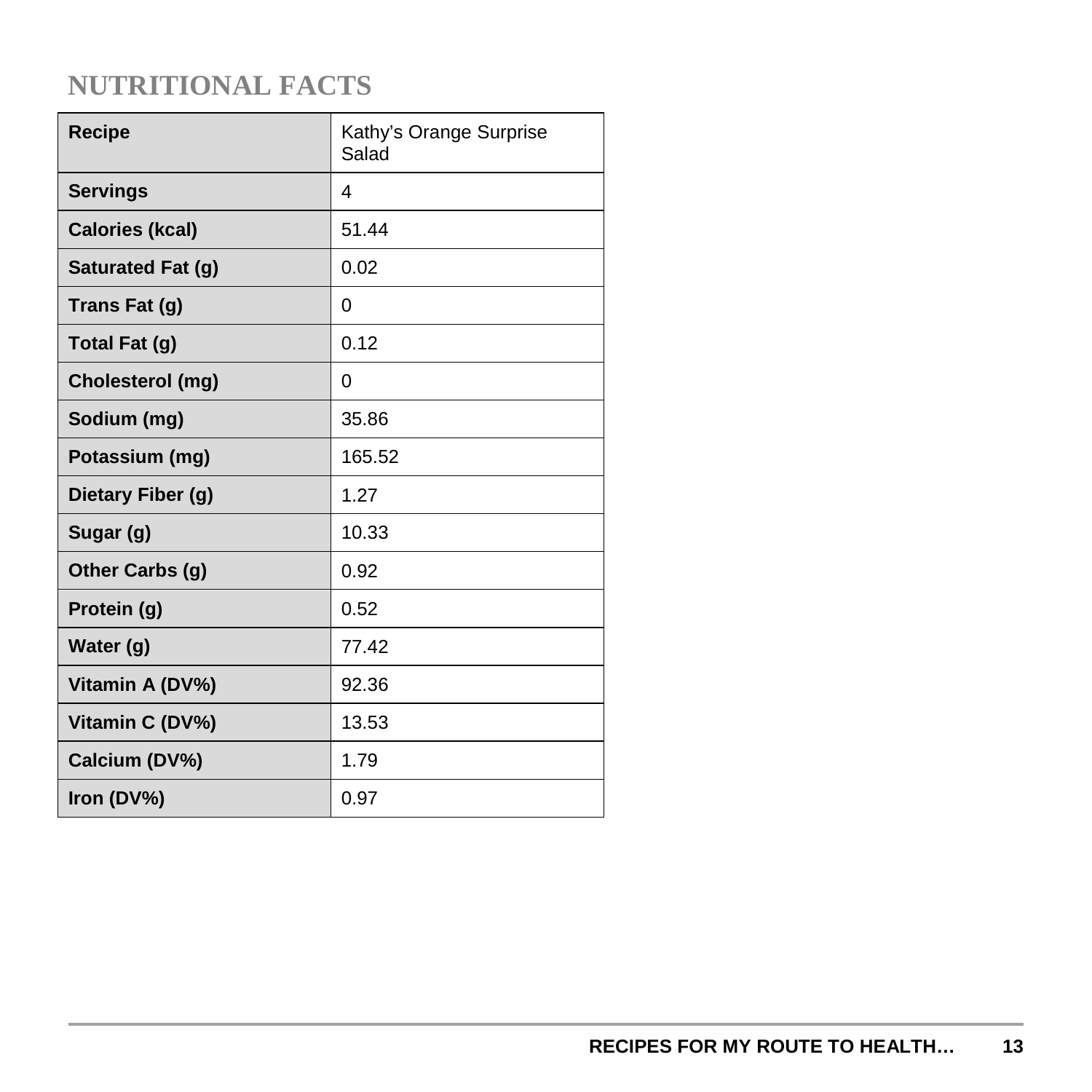## **KELLIE'S FRUIT AND VEGGIE SLAW**

#### **WHAT YOU NEED**

- 1 lb bag (16 oz) shredded cabbage or slaw mix
- 1/2 cup raisins
- 1 cup shredded carrots
- 2 Granny Smith apples, thinly sliced
- 1/3 cup vinegar
- 1/4 cup sugar
- 1/4 cup vegetable oil
- 1/4 cup walnuts, toasted

- In a small bowl, whisk together vinegar, sugar and oil and set aside.
- In a large bowl, mix together cabbage, carrots, apples, raisins.
- Pour mixture in small bowl over mixture in large bowl and top with walnuts. Serve chilled.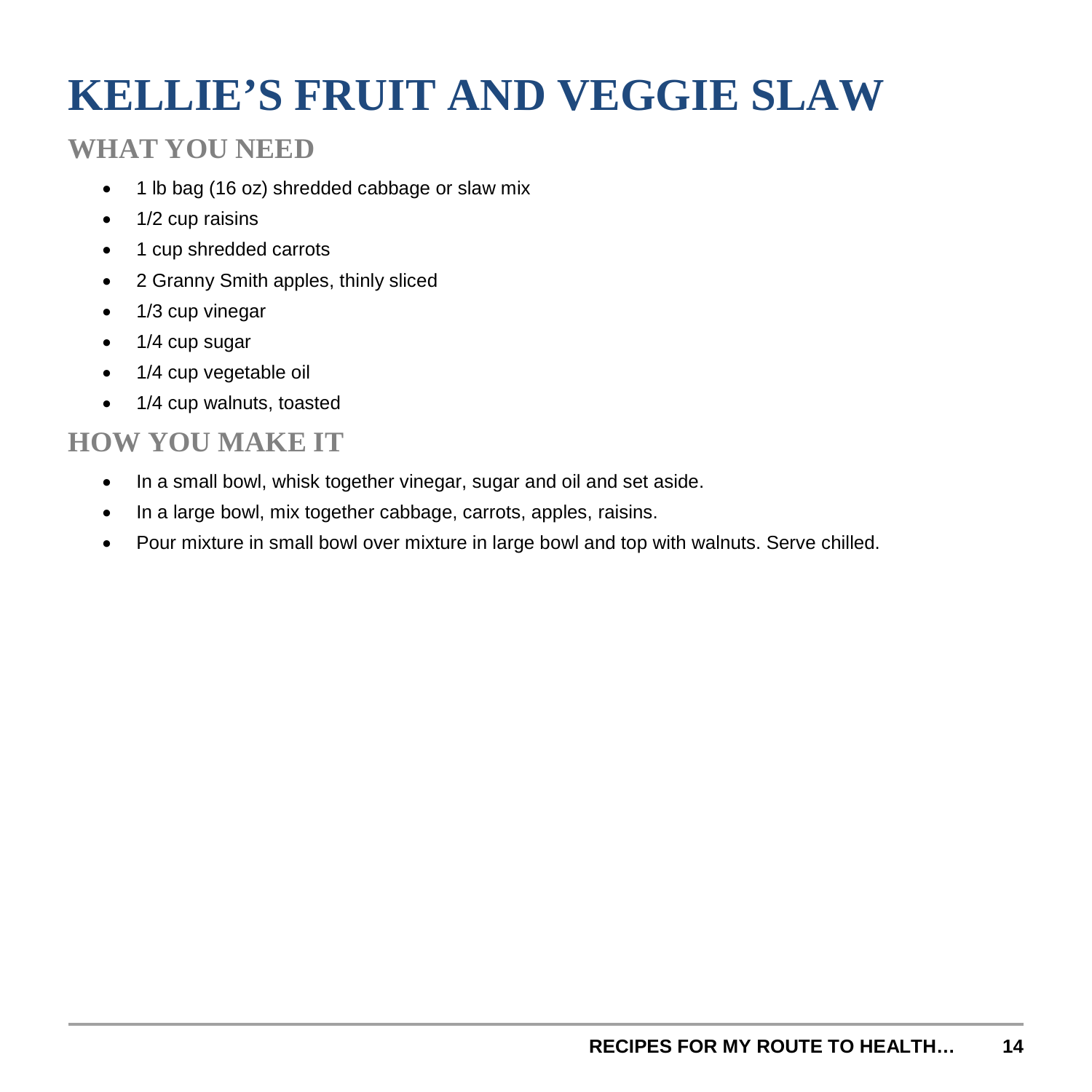| <b>Recipe</b>          | Kellie's Fruit and Veggie Slaw |
|------------------------|--------------------------------|
| <b>Servings</b>        | 8                              |
| <b>Calories (kcal)</b> | 175.74                         |
| Saturated Fat (g)      | 0.96                           |
| Trans Fat (g)          | 0                              |
| Total Fat (g)          | 9.31                           |
| Cholesterol (mg)       | 0                              |
| Sodium (mg)            | 22.82                          |
| Potassium (mg)         | 321.15                         |
| Dietary Fiber (g)      | 3.39                           |
| Sugar (g)              | 14.5                           |
| Other Carbs (g)        | 3.61                           |
| Protein (g)            | 1.73                           |
| Water (g)              | 116.9                          |
| Vitamin A (DV%)        | 55.4                           |
| Vitamin C (DV%)        | 45.18                          |
| Calcium (DV%)          | 4.23                           |
| Iron (DV%)             | 3.82                           |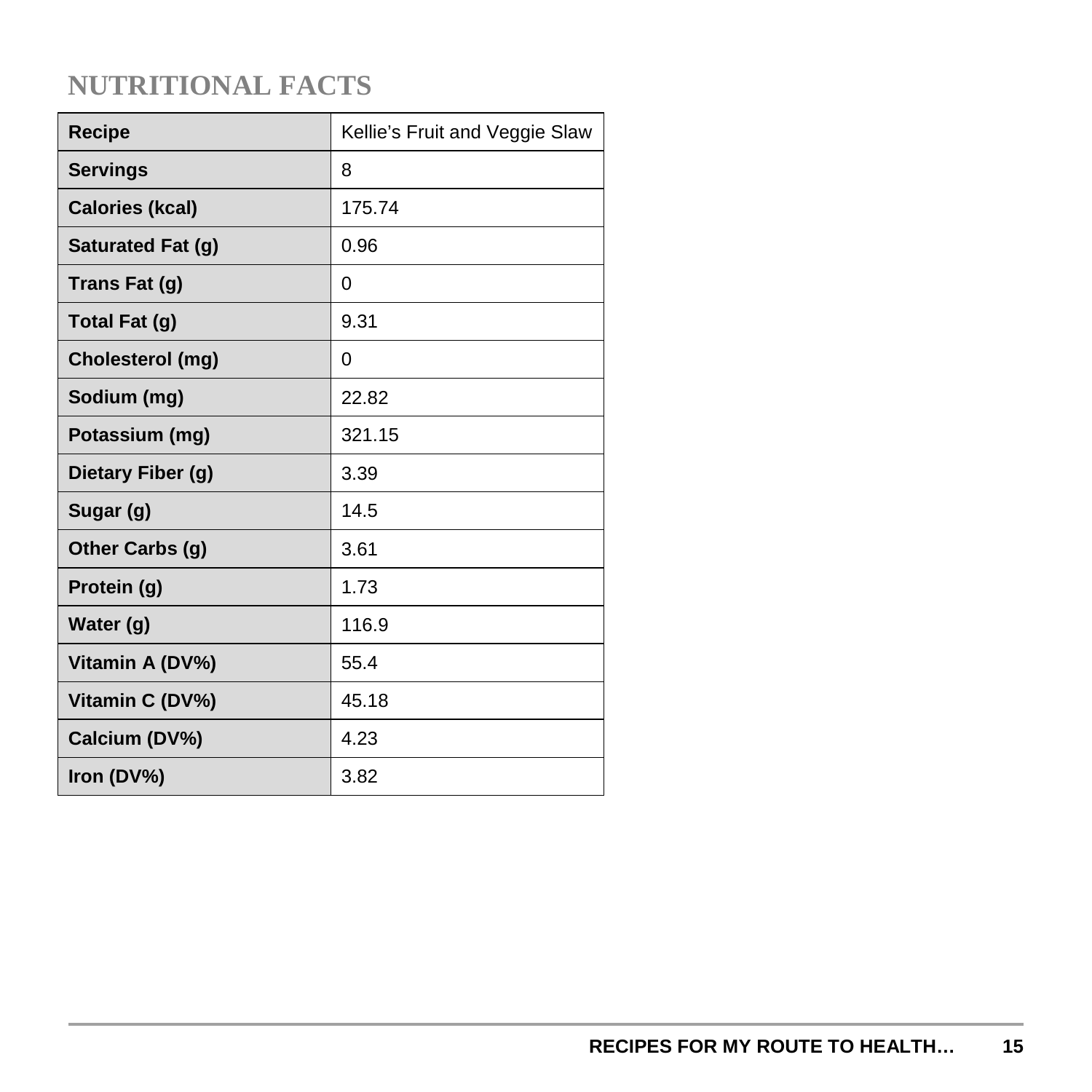## **FAYE'S ROASTED ROOT VEGETABLES**

### **WHAT YOU NEED**

- 3 tbsp olive oil
- Salt & pepper
- 3 large carrots peel, cut into  $1\frac{1}{2}$  inch pieces
- 1 large sweet potato peel, cut into  $1\frac{1}{2}$  inch pieces
- $\bullet$  1 small butternut squash peel, seed, cut into 1 $\frac{1}{2}$  inch pieces
- $\bullet$  1 large apple peel, core, cut into 1½ inch pieces

- Preheat oven to 425 degrees.
- Line two large baking/cookie sheets with foil.
- Wash hands and all vegetables prior to cooking.
- Combine carrots, sweet potatoes, butternut squash and apple in a large bowl.
- Add olive oil to fresh cut winter vegetables.
- Salt and pepper to taste.
- Mix until vegetables are covered with olive oil.
- Pour winter vegetables onto each baking sheet and place in preheated oven.
- Bake for 20 minutes, turn vegetables over to cook evenly.
- Bake an additional 15 minutes, turn vegetables over again.
- Check progress stick a fork into vegetables should be firm but not crunchy in the center.
- Bake 5 to 10 more minutes if needed.
- Remove from oven, let set for 5 minutes before serving.
- Serves: 6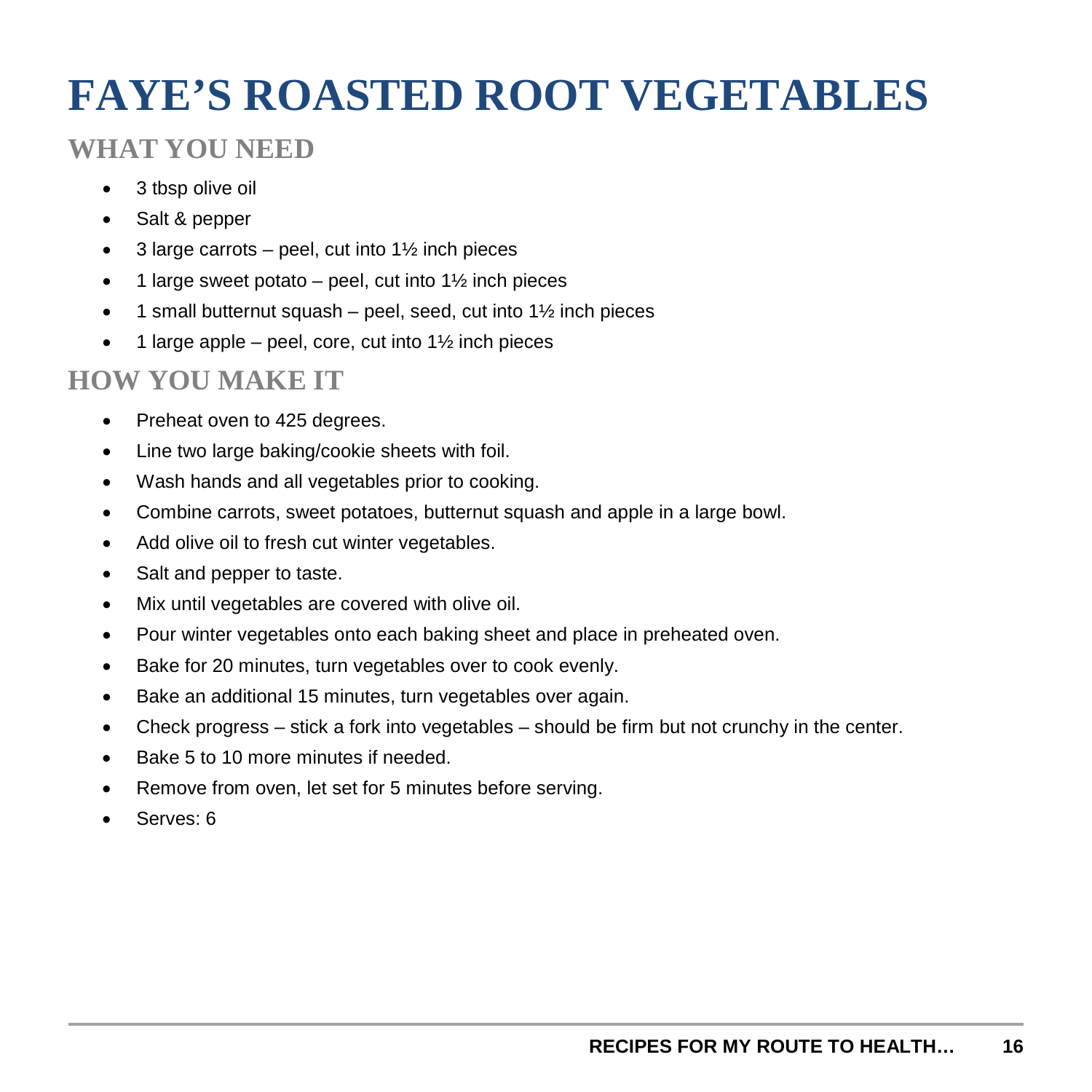| <b>Recipe</b>          | <b>Faye's Roasted Root</b><br>Vegetables |
|------------------------|------------------------------------------|
| <b>Servings</b>        | 6                                        |
| <b>Calories (kcal)</b> | 121.37                                   |
| Saturated Fat (g)      | 0.96                                     |
| Trans Fat (g)          | 0                                        |
| Total Fat (g)          | 6.89                                     |
| Cholesterol (mg)       | 0                                        |
| Sodium (mg)            | 146.08                                   |
| Potassium (mg)         | 109.47                                   |
| Dietary Fiber (g)      | 2.8                                      |
| Sugar (g)              | 7.58                                     |
| Other Carbs (g)        | 4.79                                     |
| Protein (g)            | 1                                        |
| Water (g)              | 78.37                                    |
| Vitamin A (DV%)        | 224.67                                   |
| Vitamin C (DV%)        | 14.45                                    |
| Calcium (DV%)          | 2.93                                     |
| Iron (DV%)             | 3.17                                     |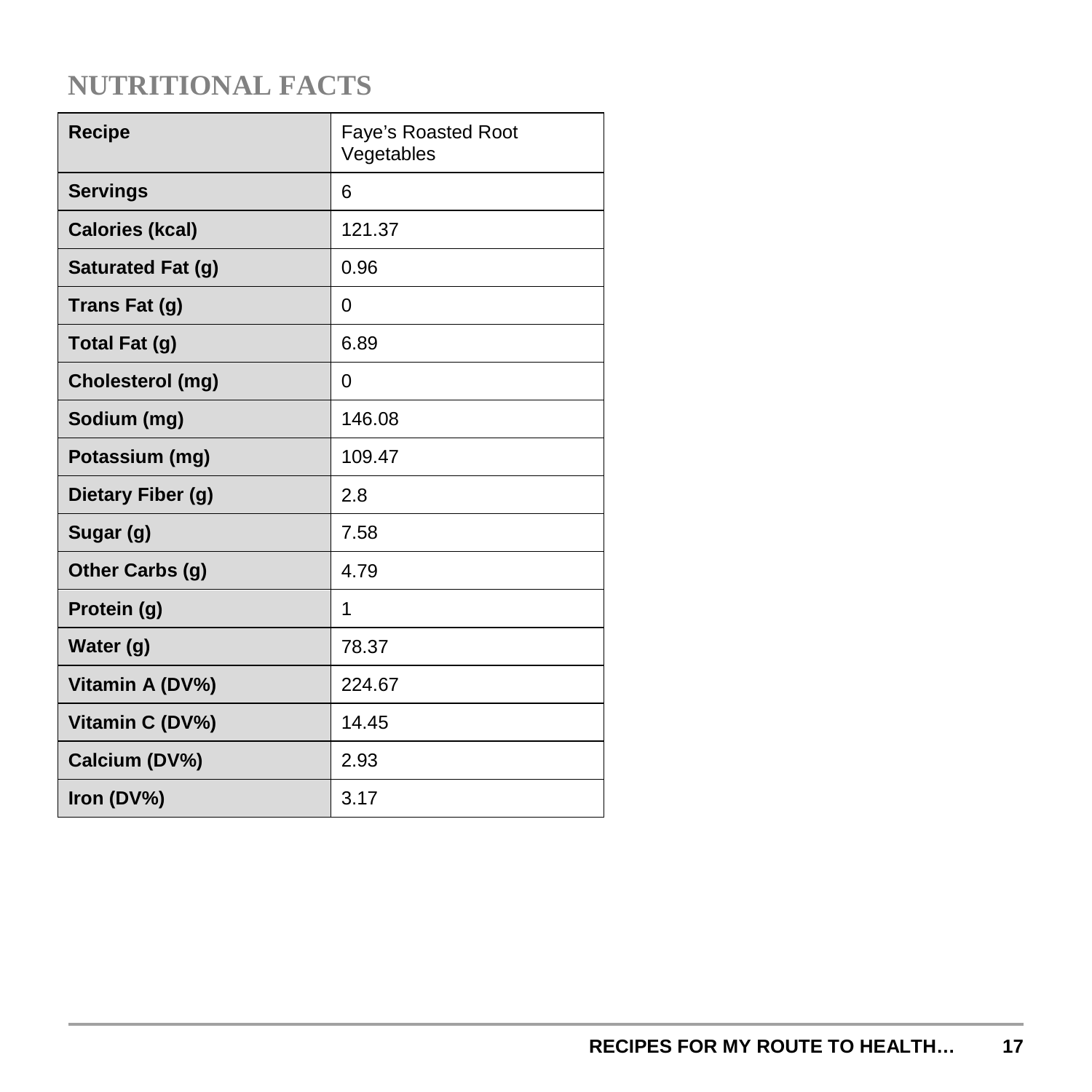## **DEENA'S TUNA MELTS**

#### **WHAT YOU NEED**

- 1 can tuna packed in water
- 4 slices whole wheat bread
- 1/2 cup shredded mozzarella cheese
- 1 stalk of celery, chopped
- Approx. a tbsp of chopped onion
- 2-3 tsp olive oil
- 1 tomato, sliced into 4 slices
- 1 lemon

- For tuna melts: open can of tuna and dump into colander, rinse thoroughly. Place tuna in bowl and gently break up chunks with fork, squeeze in lemon juice and add olive oil 1 tsp at a time to bowl, mixing thoroughly with a fork, adding salt, pepper, chopped onion, and chopped celery while mixing.
- Once mixed, scoop mixture onto the 4 slices of whole wheat bread and put on oven safe pan, lay a slice of tomato on top of each and sprinkle generously with mozzarella cheese. Bake in oven at 450 degrees (or under broiler) just until cheese is good and melty. (You don't want your tuna too warm.)
	- ∗ To appeal to kids, you can substitute American cheese (WIC item).
	- ∗ Whole wheat bagels or English muffins can be used in place of bread, as well.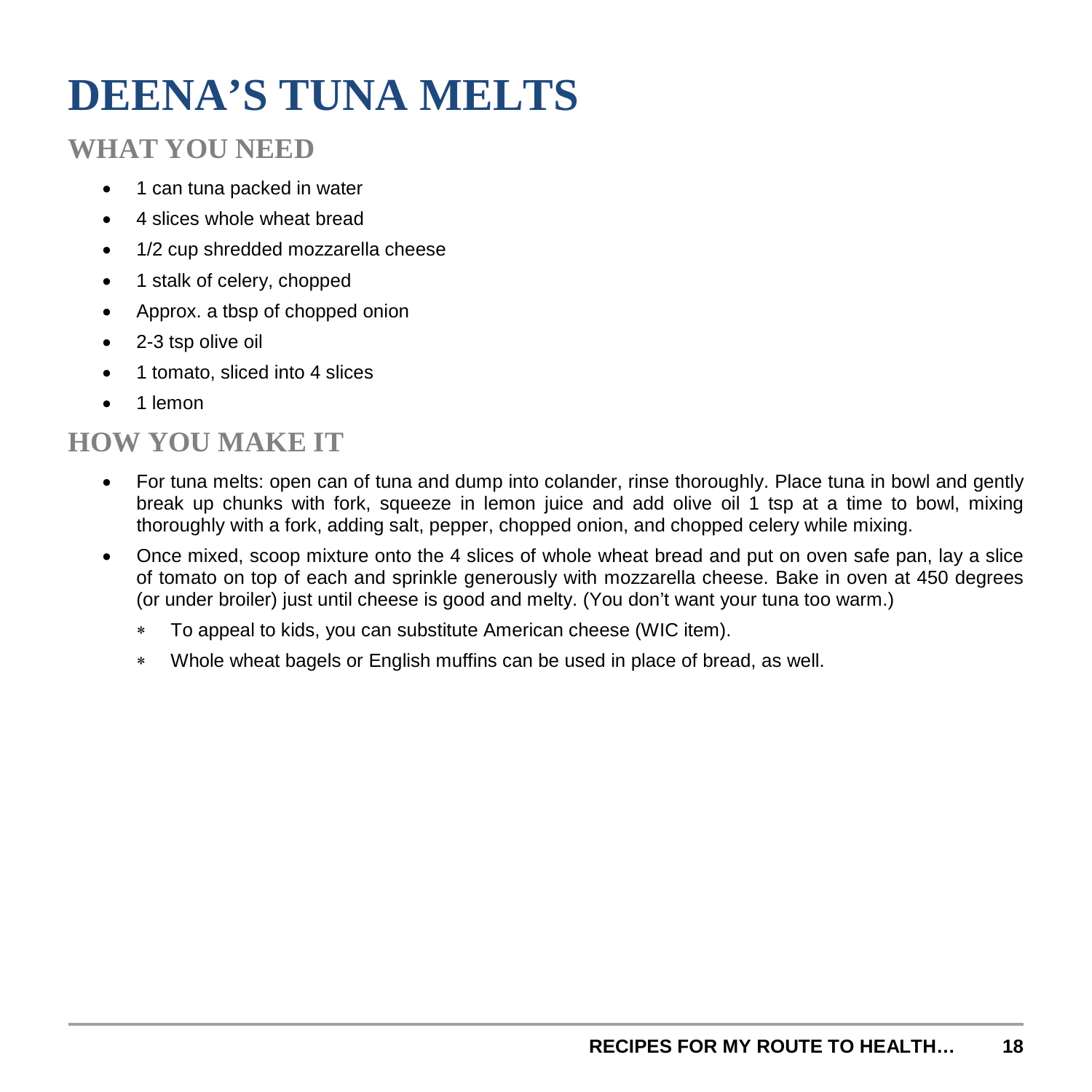| <b>Recipe</b>          | Deena's Tuna Melts |
|------------------------|--------------------|
| <b>Servings</b>        | 4                  |
| <b>Calories (kcal)</b> | 194.29             |
| Saturated Fat (g)      | 2.52               |
| Trans Fat (g)          | 0.23               |
| Total Fat (g)          | 7.65               |
| Cholesterol (mg)       | 19.05              |
| Sodium (mg)            | 357.6              |
| Potassium (mg)         | 201.92             |
| Dietary Fiber (g)      | 2.14               |
| Sugar (g)              | 1.96               |
| Other Carbs (g)        | 0.89               |
| Protein (g)            | 17.58              |
| Water (g)              | 63.2               |
| Vitamin A (DV%)        | 3.61               |
| Vitamin C (DV%)        | 3.88               |
| Calcium (DV%)          | 14.01              |
| Iron (DV%)             | 7.19               |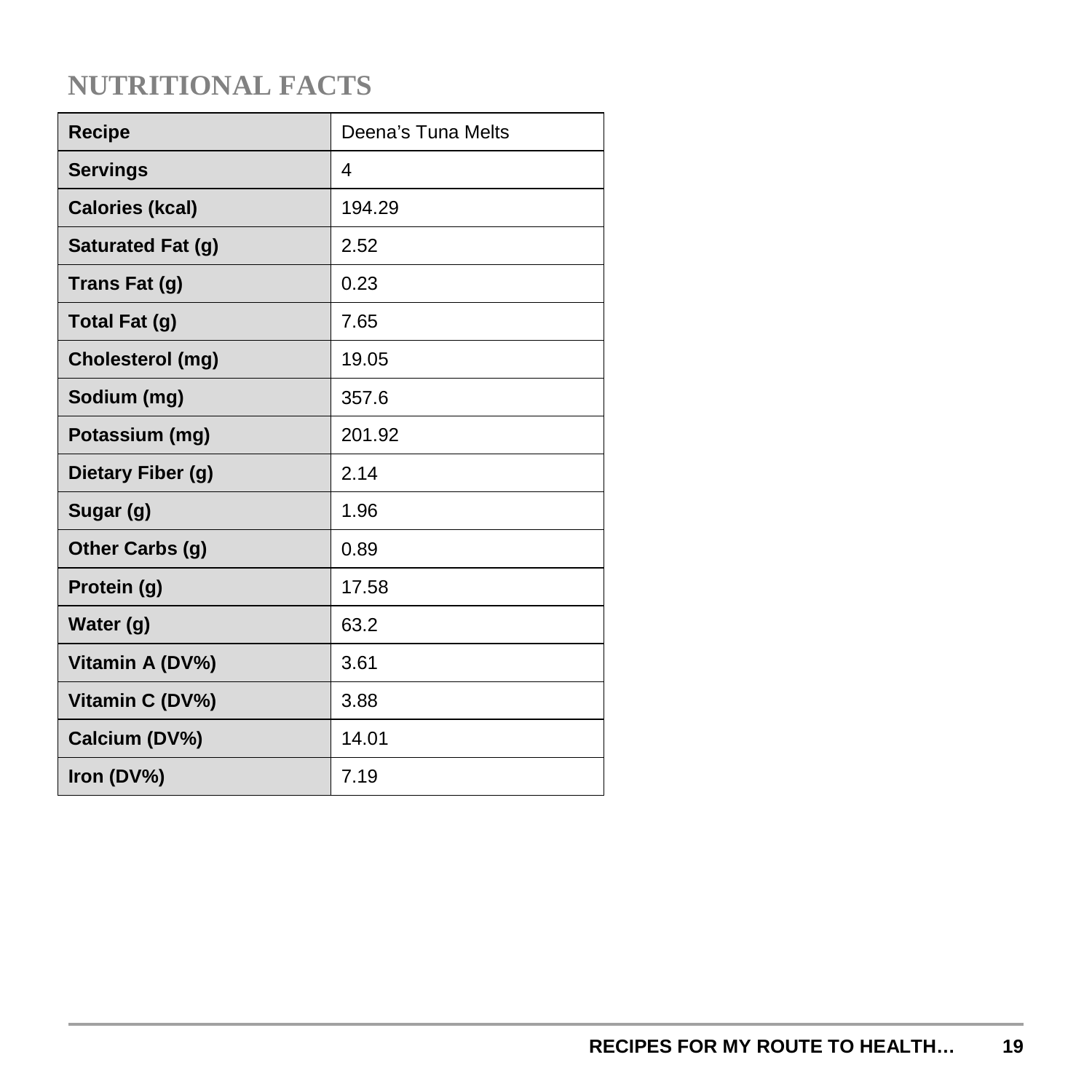## **CAROL'S GARLIC MASHED CAULIFLOWER**

#### **WHAT YOU NEED**

- 8 cups bite-size cauliflower florets
- 2 tbsp of minced garlic
- 1/3 cup nonfat buttermilk
- 2 teaspoons extra-virgin olive oil
- 1 tsp butter
- $\bullet$  % tsp salt
- $\frac{1}{4}$  tsp of ground pepper
- 1 cup cheddar cheese

- Place 1 cup of cheddar cheese in a microwave safe bowl, add florets and garlic with 1/4 cup water, cover and microwave on high for 3 to 5 minutes.
- Place the cooked cauliflower and garlic in a mixing bowl.
- Take a fork and smash together until lumpy.
- Next, blend with a mixer until smooth.
- Add buttermilk, 2 teaspoons oil, butter, salt, pepper and cheddar cheese. Continue mixing until all ingredients are mixed together and creamy.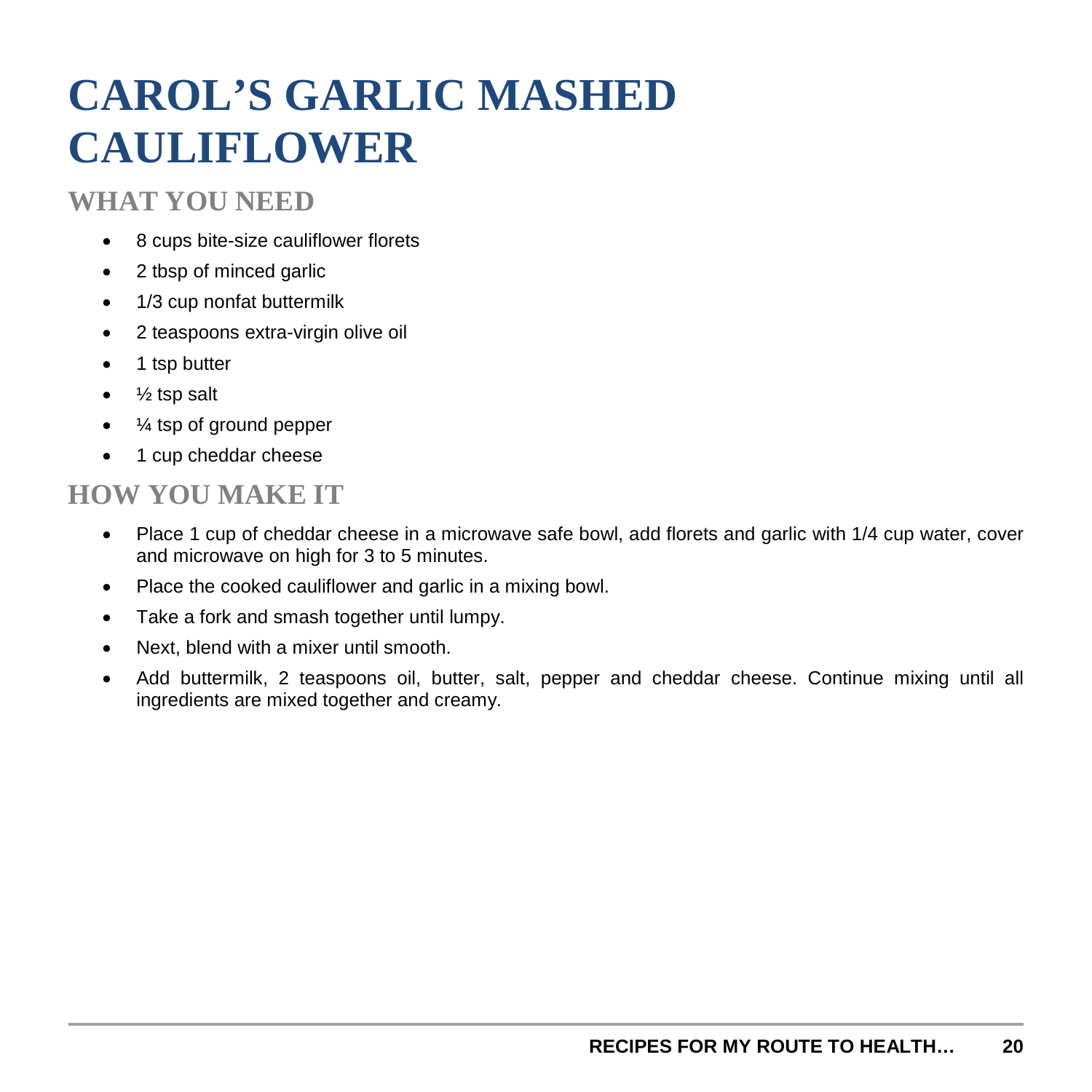| <b>Recipe</b>          | Carol's Garlic Mashed<br>Cauliflower |
|------------------------|--------------------------------------|
| <b>Servings</b>        | 8                                    |
| <b>Calories (kcal)</b> | 108.24                               |
| Saturated Fat (g)      | 3.57                                 |
| Trans Fat (g)          | 0.02                                 |
| Total Fat (g)          | 6.72                                 |
| Cholesterol (mg)       | 16.51                                |
| Sodium (mg)            | 167.55                               |
| Potassium (mg)         | 377.92                               |
| Dietary Fiber (g)      | 2.71                                 |
| Sugar (g)              | 2.66                                 |
| Other Carbs (g)        | 2.4                                  |
| Protein (g)            | 6.24                                 |
| Water (g)              | 113.16                               |
| Vitamin A (DV%)        | 3.29                                 |
| Vitamin C (DV%)        | 86.22                                |
| Calcium (DV%)          | 4.1                                  |
| Iron (DV%)             | 3.01                                 |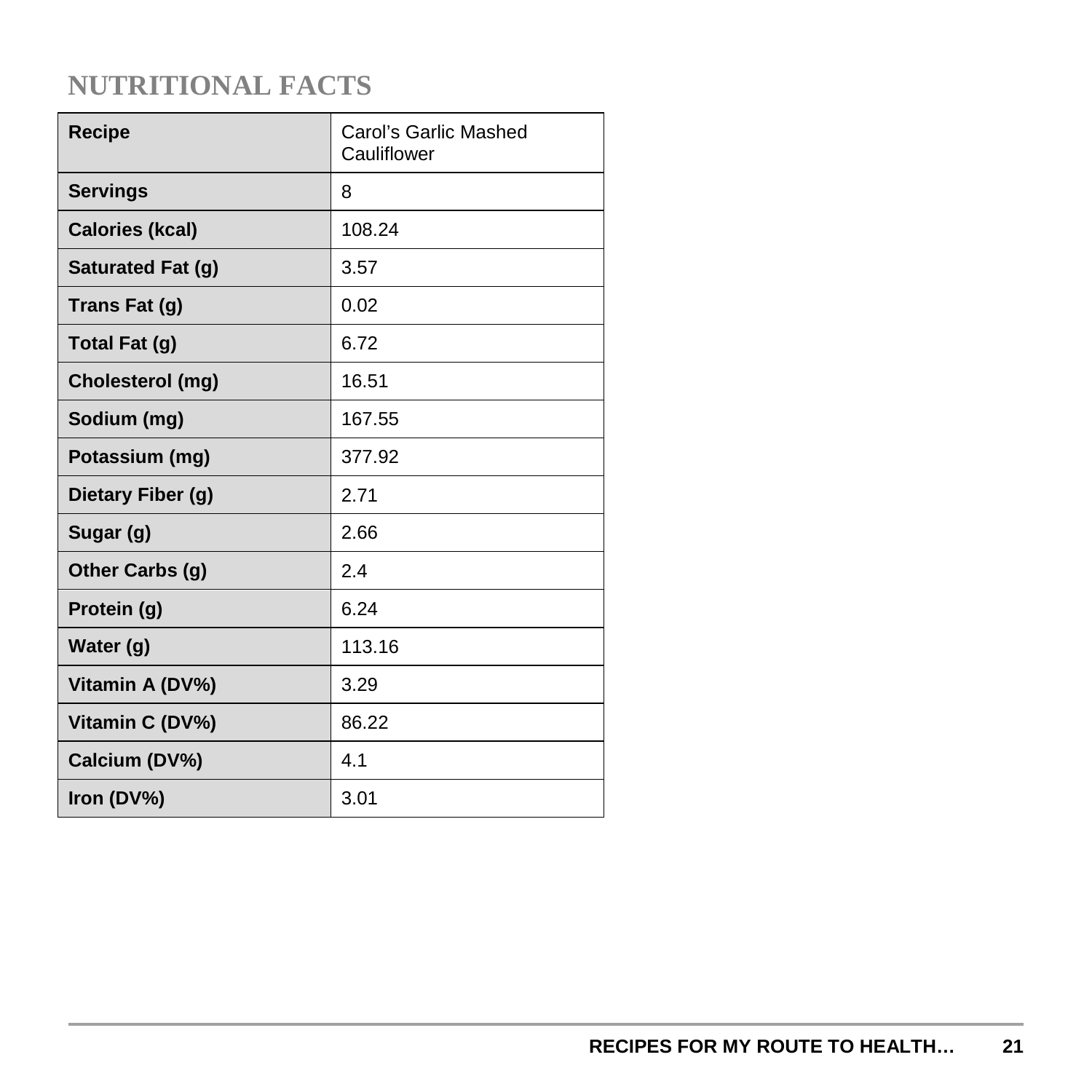## **DEENA'S HAM AND BEAN SOUP**

#### **WHAT YOU NEED**

- 1 lb Northern beans
- 4 cups water
- 1 standard carton chicken broth
- 1 regular pkg cubed ham chunks
- 1 cup of chopped carrots
- 1 cup chopped yellow onion
- 1 tsp minced garlic
- Salt and pepper to taste

- Rinse and prepare your Northern beans according to package instructions then drain, add water, chicken broth, carrots, onions, garlic and beans to large soup pot on high heat.
- Stir well and bring to a boil.
- Reduce to low and simmer for 60 minutes.
- Sear cubed ham in hot skillet until sizzling.
- Drain any excess grease and stir into simmering soup.
- Season soup with salt and pepper to taste.
- Note: If you like a creamier texture and you have a blender: before adding ham, remove 1/2 the soup and puree in blender, then add it back along with your ham chunks.
- Serves 8-10, freezes well.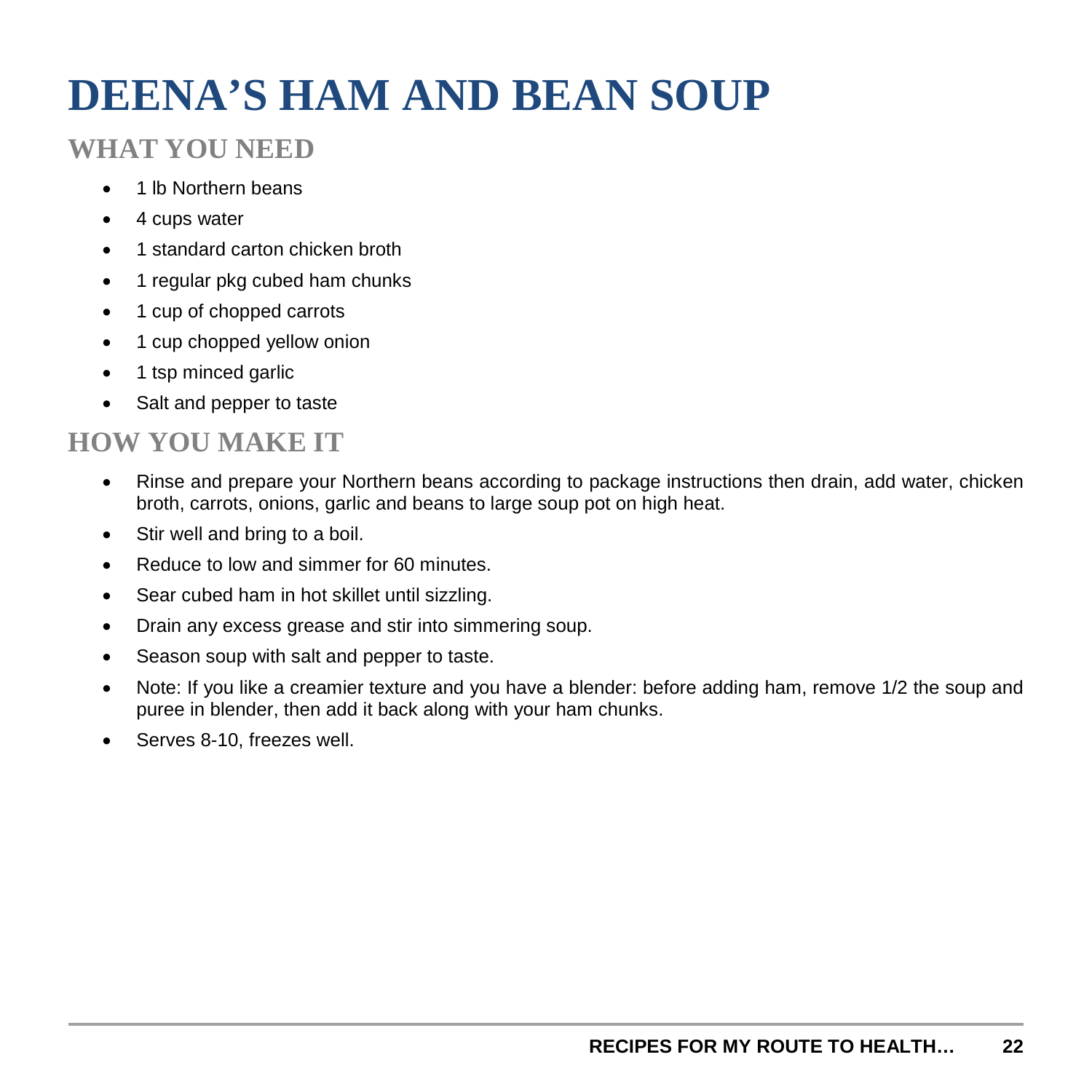| Recipe                 | Deena's Ham and Bean Soup |
|------------------------|---------------------------|
| <b>Servings</b>        | 8                         |
| <b>Calories (kcal)</b> | 260.28                    |
| Saturated Fat (g)      | 0.64                      |
| Trans Fat (g)          | 0.01                      |
| Total Fat (g)          | 2.06                      |
| Cholesterol (mg)       | 24.24                     |
| Sodium (mg)            | 734.47                    |
| Potassium (mg)         | 1,029.70                  |
| Dietary Fiber (g)      | 12.37                     |
| Sugar (g)              | 3.57                      |
| Other Carbs (g)        | 23.92                     |
| Protein (g)            | 24.25                     |
| Water (g)              | 246.26                    |
| Vitamin A (DV%)        | 53.86                     |
| Vitamin C (DV%)        | 4.14                      |
| Calcium (DV%)          | 11.68                     |
| Iron (DV%)             | 20.49                     |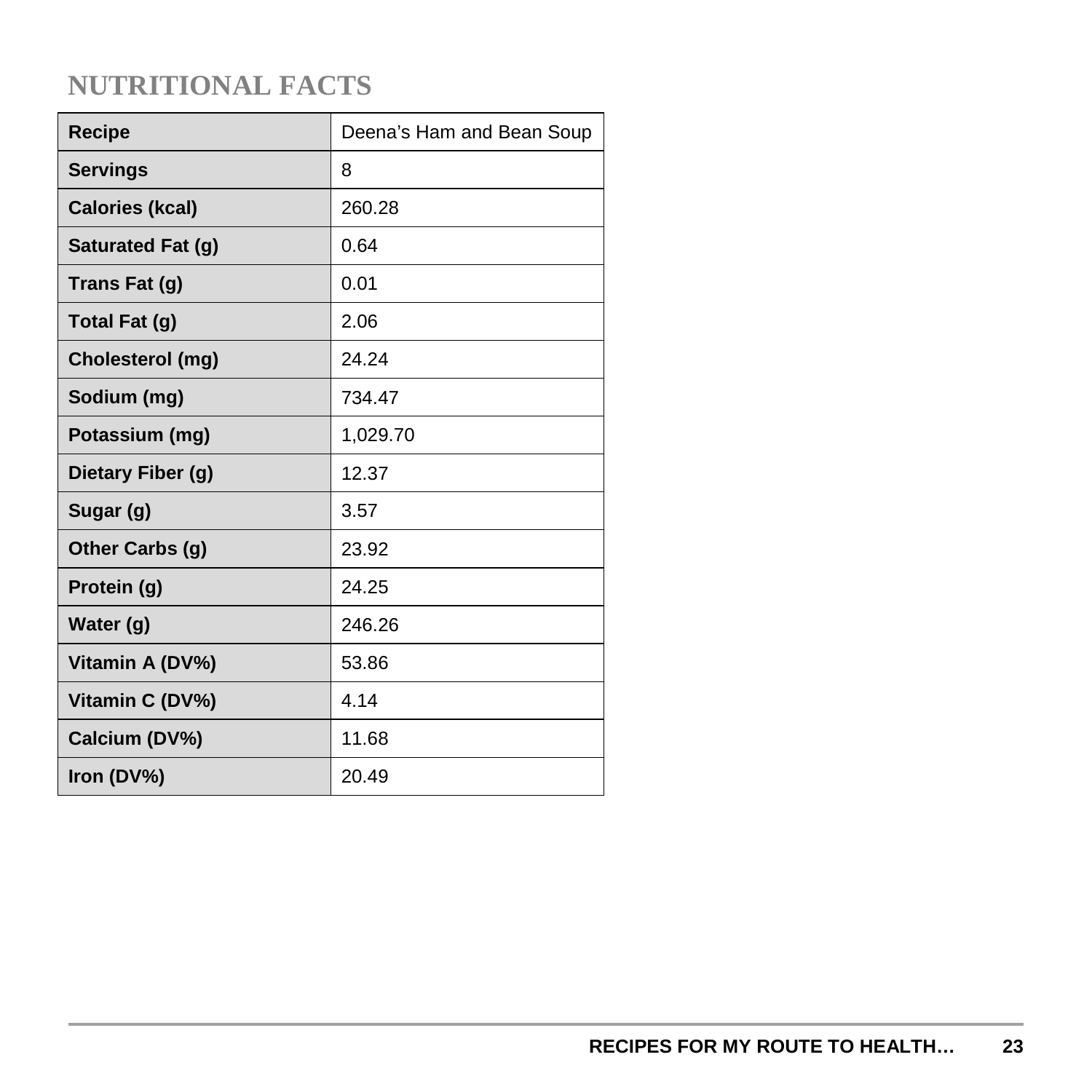## **YVONNE'S GLAZED ROSEMARY CARROTS**

#### **WHAT YOU NEED**

- 5 cups of fresh baby carrots (If using frozen carrots, use only 1/4 of the stock)
- ¼ cup of fresh or dried rosemary
- $\bullet$   $\frac{1}{2}$  cup honey
- 1/2 cup brown sugar
- 2 tbsp butter
- 1/2 cup of low sodium chicken stock (optional–you can use water instead)
- $\frac{1}{4}$  cup dried cran-raisins for garnish

- Melt butter in a large skillet.
- Add rosemary and sauté for 2 minutes to infuse butter with the rosemary.
- Add carrots and sauté for 3 minutes to caramelize carrots.
- Add the stock and cover with lid until carrots are tender, about 4 minutes on low heat, making sure the stock does not cook out.
- Once the carrots are fork tender, stir in brown sugar and cran-raisins, let simmer for 4 minutes to allow mixture to come together.
- Serving size: 5 one-cup servings.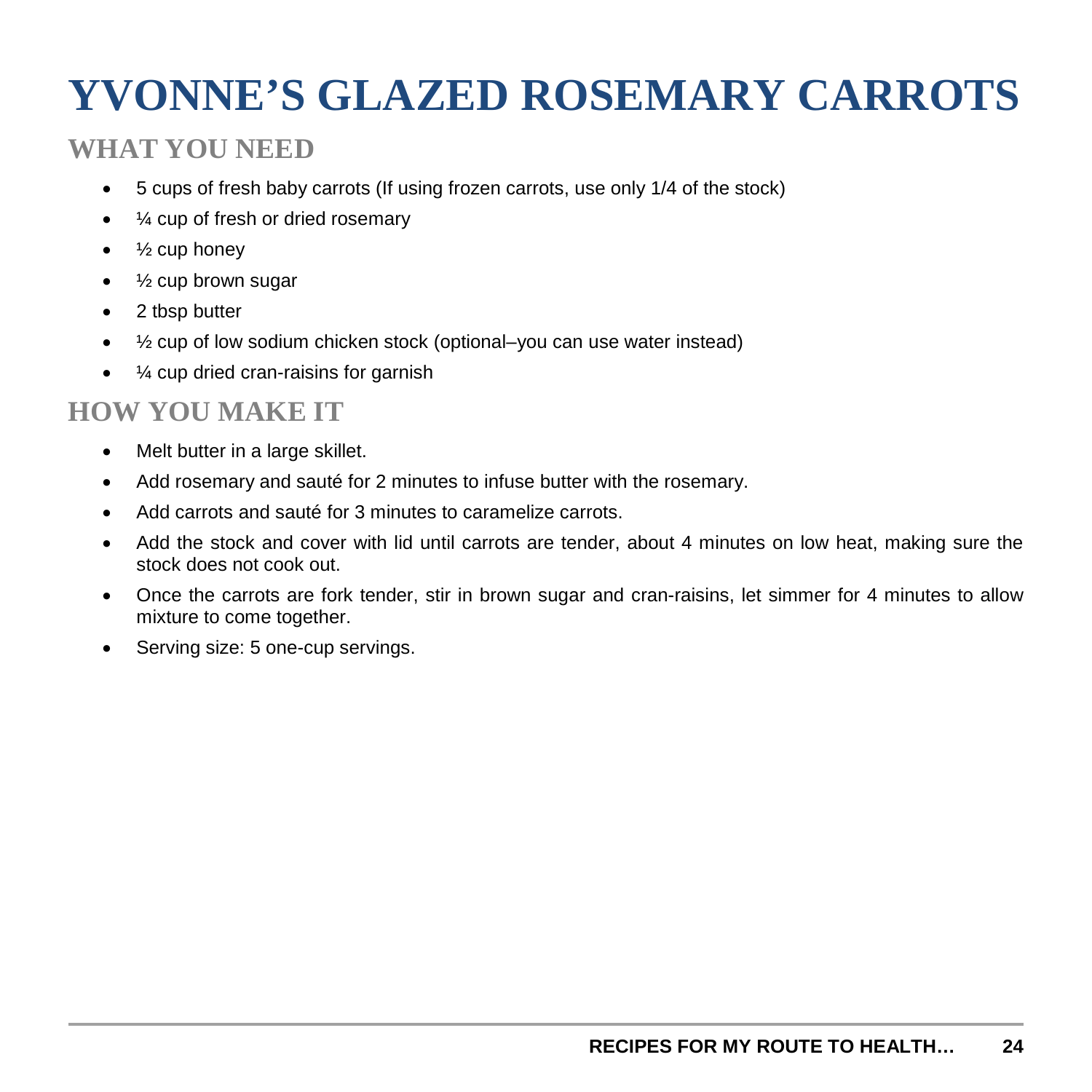| <b>Recipe</b>          | Yvonne's Glazed Rosemary<br>Carrots |
|------------------------|-------------------------------------|
| <b>Servings</b>        | 5                                   |
| <b>Calories (kcal)</b> | 270.93                              |
| Saturated Fat (g)      | 2.18                                |
| Trans Fat (g)          | 0.09                                |
| Total Fat (g)          | 3.75                                |
| Cholesterol (mg)       | 5.94                                |
| Sodium (mg)            | 99.42                               |
| Potassium (mg)         | 91.28                               |
| Dietary Fiber (g)      | 4.3                                 |
| Sugar (g)              | 52.26                               |
| Other Carbs (g)        | 3.81                                |
| Protein (g)            | 2.26                                |
| Water (g)              | 131.83                              |
| Vitamin A (DV%)        | 337.04                              |
| Vitamin C (DV%)        | 16.57                               |
| Calcium (DV%)          | 9.05                                |
| Iron (DV%)             | 6.6                                 |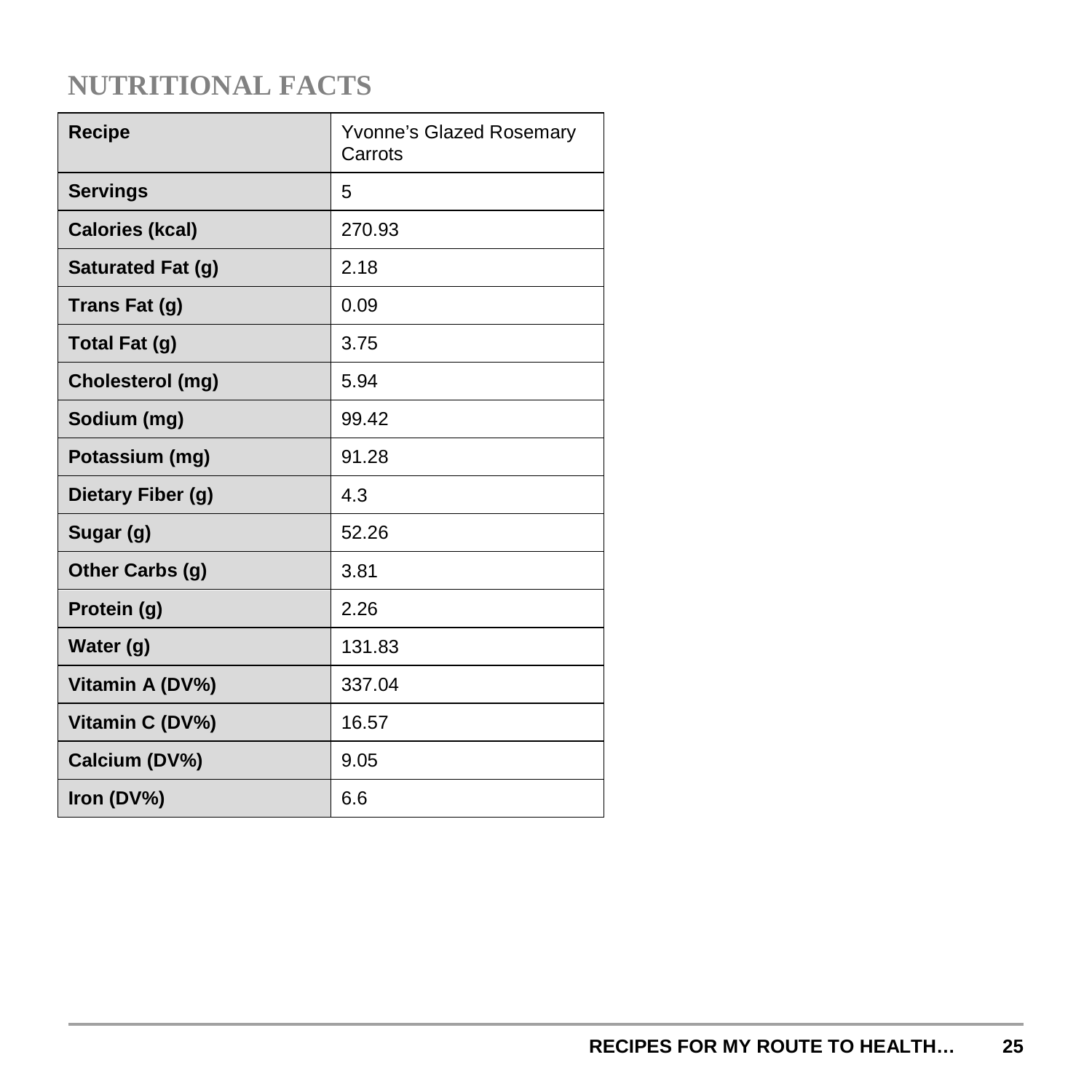# **CAROL'S BANANA SMOOTHIE**

#### **WHAT YOU NEED**

- 3 bananas
- 1½ cup pine-orange banana juice
- 1½ cup fat free milk

- Bananas are a very versatile fruit. Use them to make muffins, bread, cakes & cookies.
- A favorite is a banana smoothie at breakfast with an Elvis Banana French Toast sandwich.
- Peel bananas and place into a plastic quart-size bag.
- Place into freezer and allow to freeze overnight.
- In the morning, take the bananas out and cut into  $\frac{1}{2}$  slices.
- Pour the pine-orange banana juice and milk into the blender and add the frozen bananas.
- Blend until smooth.
- Makes 4 one-cup servings.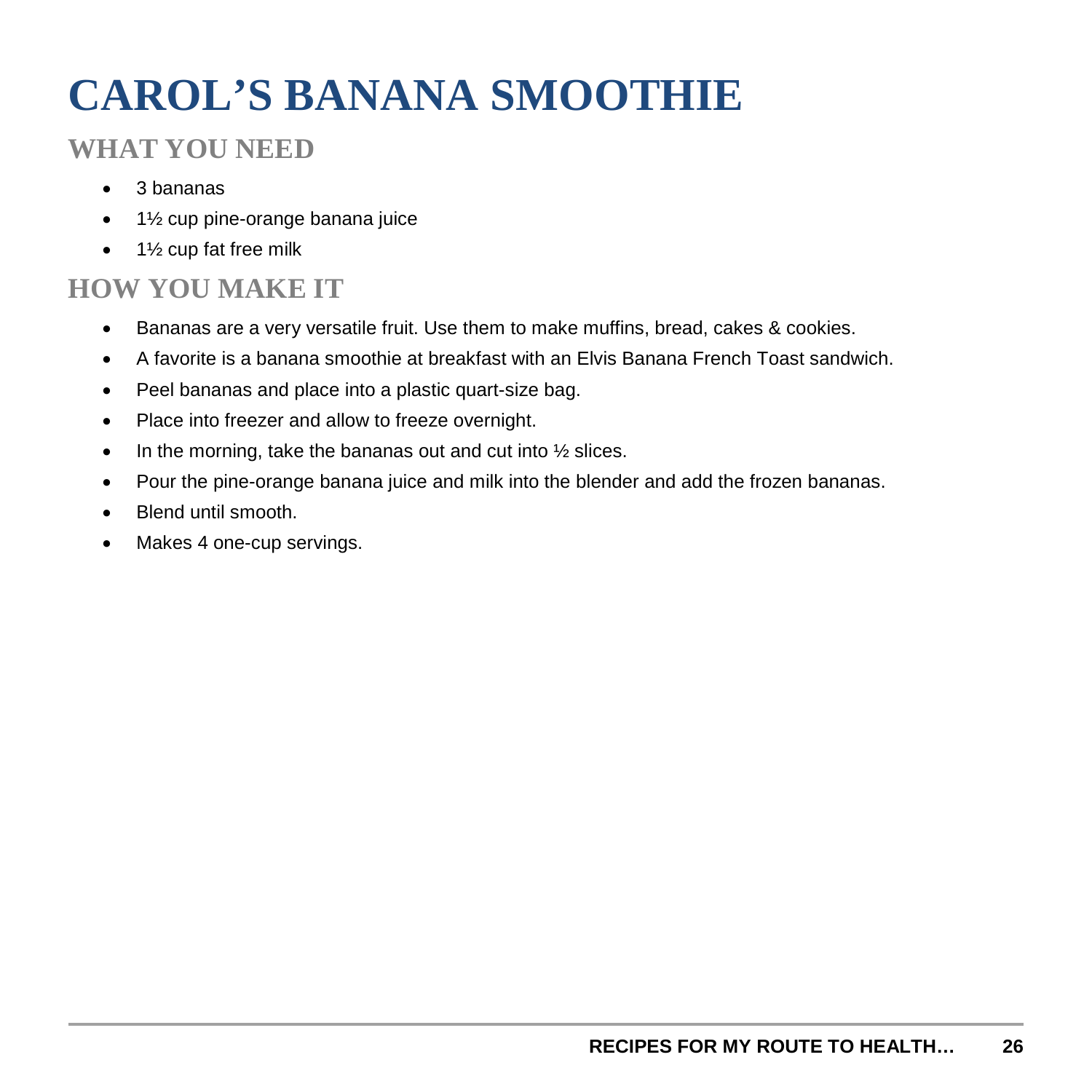| <b>Recipe</b>           | Carol's Banana Smoothie |
|-------------------------|-------------------------|
| <b>Servings</b>         | 4                       |
| <b>Calories (kcal)</b>  | 254.45                  |
| Saturated Fat (g)       | 0.22                    |
| Trans Fat (g)           | 0.01                    |
| Total Fat (g)           | 1.07                    |
| <b>Cholesterol (mg)</b> | 1.85                    |
| Sodium (mg)             | 49.19                   |
| Potassium (mg)          | 520.79                  |
| Dietary Fiber (g)       | 4.15                    |
| Sugar (g)               | 45.84                   |
| Other Carbs (g)         | 9.3                     |
| Protein (g)             | 6.14                    |
| Water (g)               | 160.51                  |
| Vitamin A (DV%)         | 19.17                   |
| Vitamin C (DV%)         | 196.34                  |
| Calcium (DV%)           | 21.66                   |
| Iron (DV%)              | 4.67                    |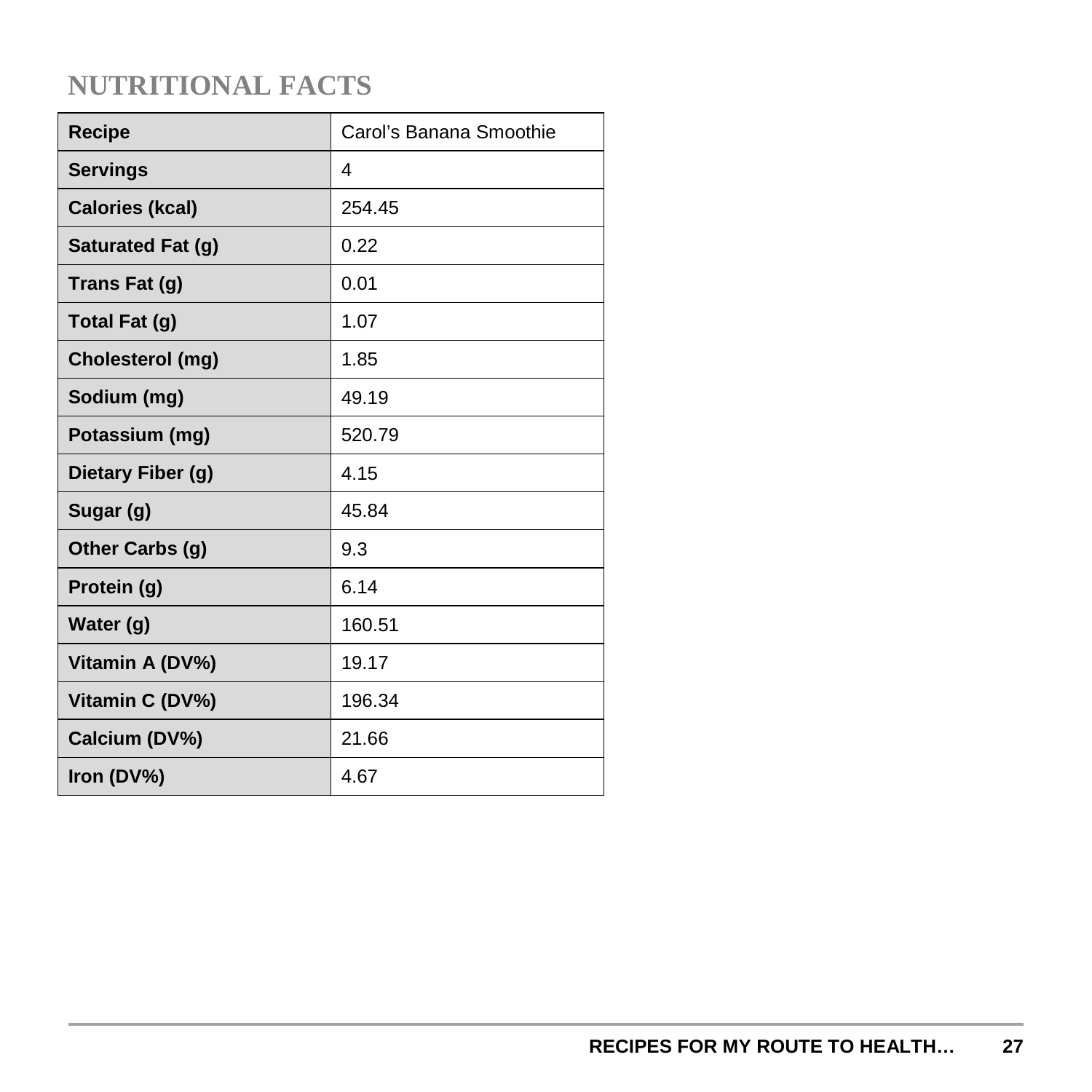## **KAREN'S BLACK BEAN SOUP**

#### **WHAT YOU NEED**

- 2 cans black beans, any brand, drained and rinsed, 15 oz
- 1 can diced tomatoes with green chilies, 15 oz
- 1 can (15 oz) chicken broth, or 2 cups of water
- 1/2 packet of taco seasoning mix
- 1/2 cup of uncooked Minute Rice

- Rinse both cans of beans; place one in a soup pan, the other in a blender with the chicken broth or water.
- Puree the beans slightly.
- Put the pureed beans in the pot with the whole beans, tomatoes and green chiles, uncooked rice, and taco seasoning.
- Stir together gently.
- Bring all ingredients to a boil, stirring occasionally.
- Cover, and simmer for 10 minutes.
- Top with a dollop of sour cream or yogurt, shredded cheese and chopped green or white onions.
- This can also be cooked in a crock pot on low for 4 hours.
- This recipe is easily doubled. It is even better the next day.
- To increase protein in this meal, add 1/2-1 cup of chopped ham or chicken.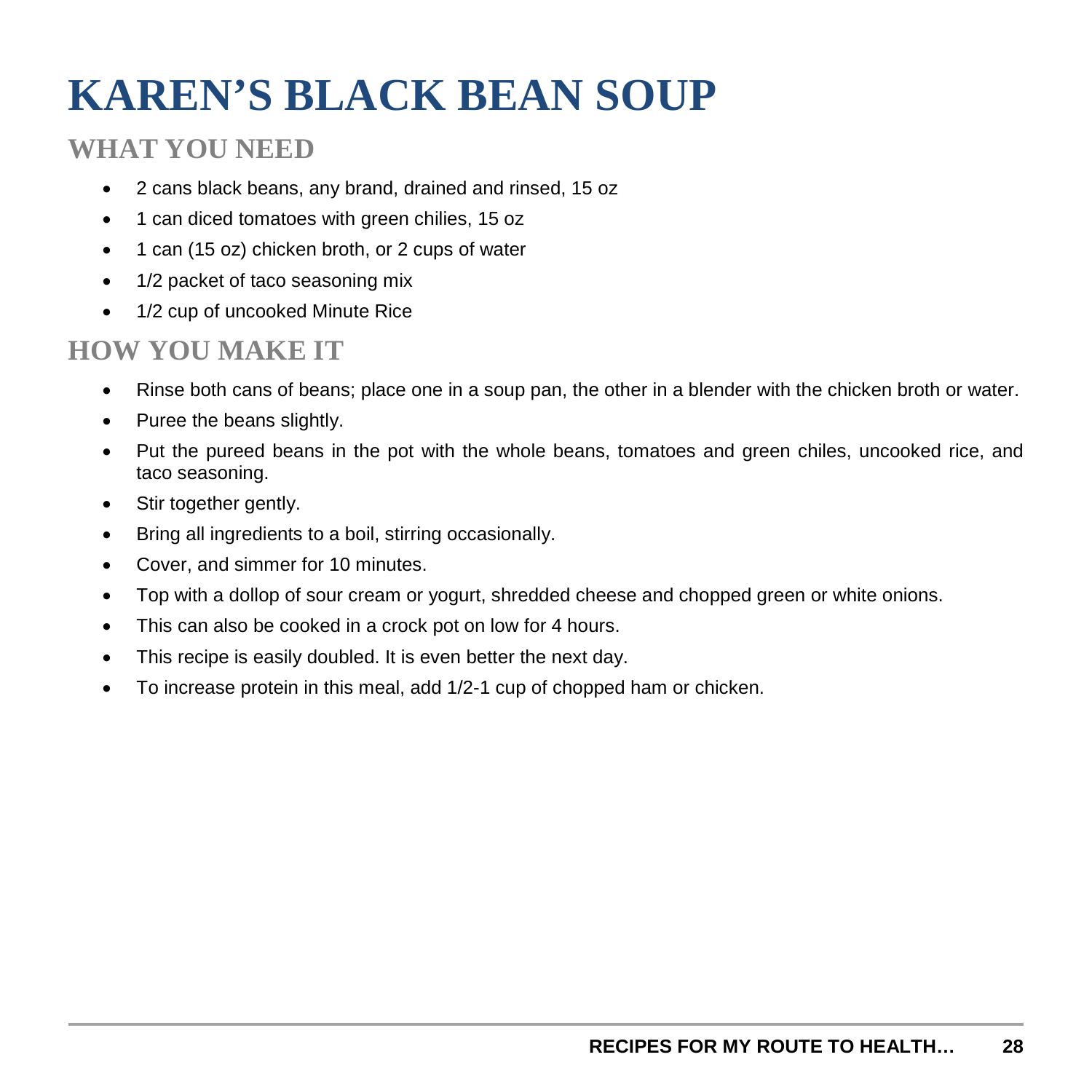| <b>Recipe</b>            | Karen's Black Bean Soup |
|--------------------------|-------------------------|
| <b>Servings</b>          | 6                       |
| <b>Calories (kcal)</b>   | 122.81                  |
| <b>Saturated Fat (g)</b> | 0.24                    |
| Trans Fat (g)            | 0                       |
| Total Fat (g)            | 0.9                     |
| Cholesterol (mg)         | 0.79                    |
| Sodium (mg)              | 710.33                  |
| Potassium (mg)           | 140.66                  |
| Dietary Fiber (g)        | 4.39                    |
| Sugar (g)                | 3.4                     |
| Other Carbs (g)          | 14.35                   |
| Protein (g)              | 7.74                    |
| Water (g)                | 209.2                   |
| Vitamin A (DV%)          | 2.5                     |
| Vitamin C (DV%)          | 18.13                   |
| Calcium (DV%)            | 7.06                    |
| Iron (DV%)               | 12.22                   |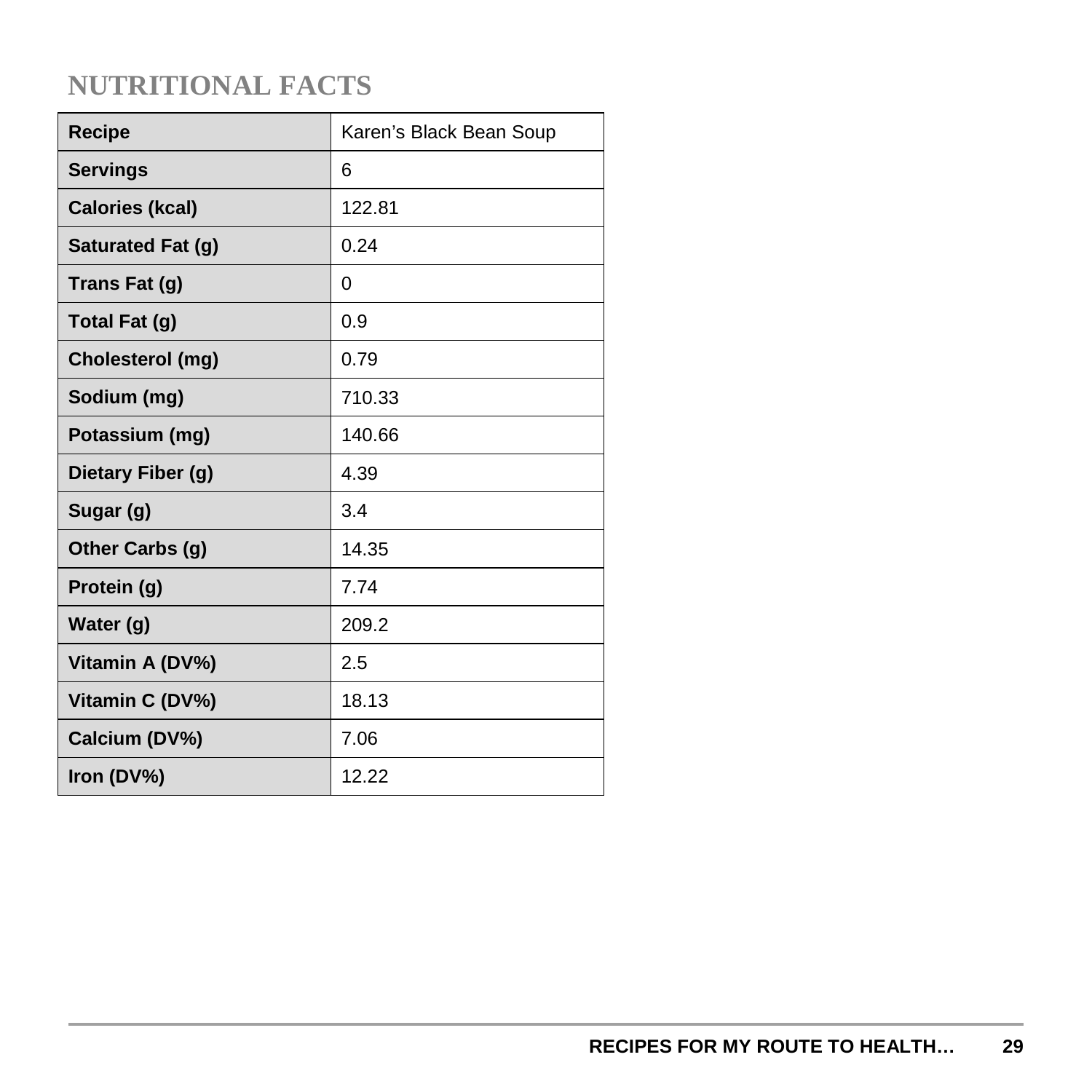## **CAROL'S PEANUT BUTTER AND BANANA FRENCH TOAST**

#### **WHAT YOU NEED**

- 2 eggs
- 8 slices of bread
- 8 tsp of peanut butter
- 2 bananas
- Cooking spray
- $\bullet$   $\frac{1}{2}$  cup of milk

- Mix eggs and milk in a medium size mixing bowl.
- Butter each slice of bread with 1 teaspoon of peanut butter.
- Slice banana into 1/4 inch slices.
- Take 4 slices of the peanut butter bread and arrange the bananas on top of bread slices.
- Take the other 4 slices of peanut butter-spread bread and top with the banana slices. This forms 4 sandwiches.
- Spray a frying pan with cooking spray and set on medium heat.
- Place sandwich into egg mixture and coat on both sides.
- Lay into frying pan, brown each side about 1 1/2 minutes.
- Serves 4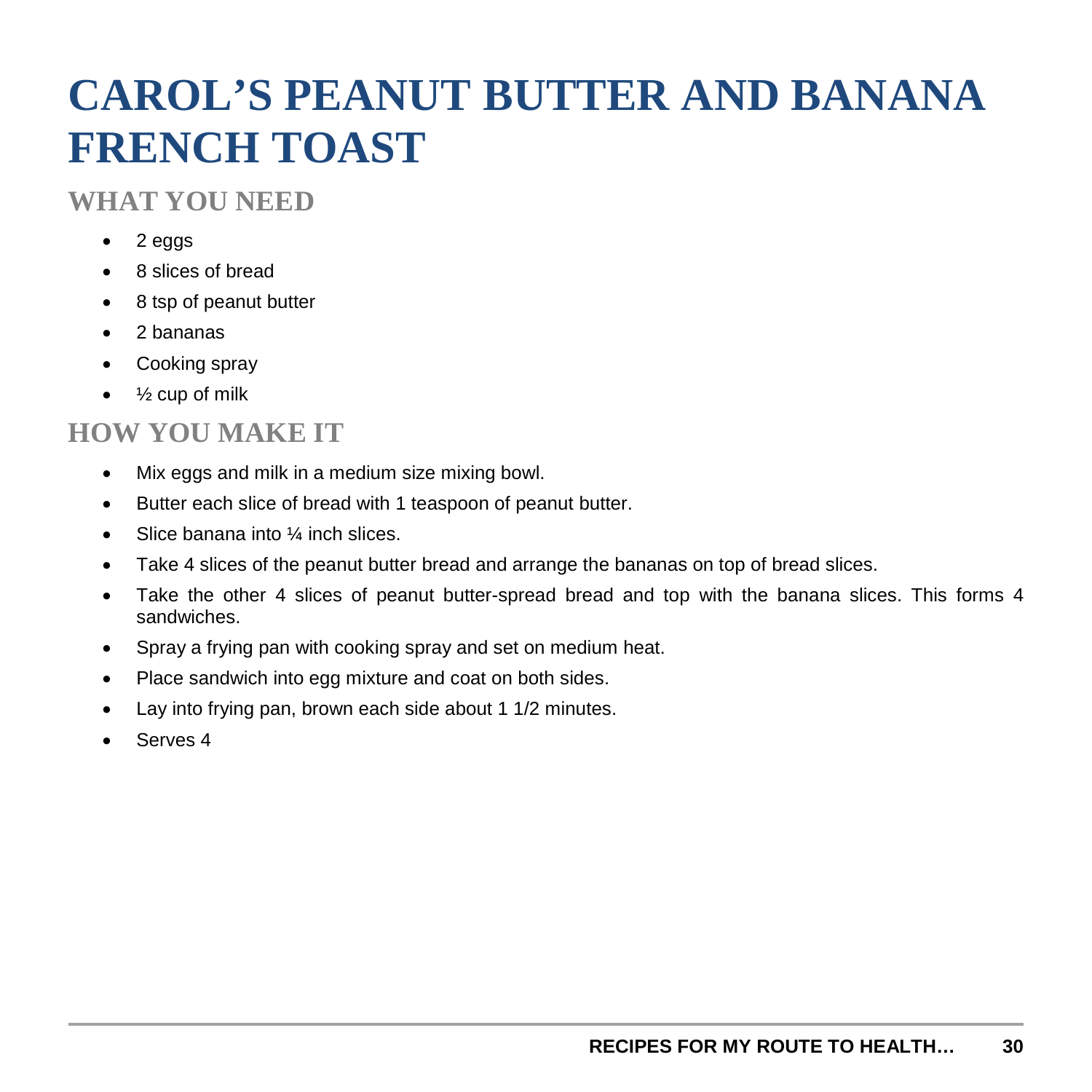| <b>Recipe</b>          | Carol's Peanut Butter and<br>Banana French Toast |
|------------------------|--------------------------------------------------|
| <b>Servings</b>        | 4                                                |
| <b>Calories (kcal)</b> | 313.11                                           |
| Saturated Fat (g)      | 2.7                                              |
| Trans Fat (g)          | 0.48                                             |
| Total Fat (g)          | 10.61                                            |
| Cholesterol (mg)       | 108.19                                           |
| Sodium (mg)            | 363.31                                           |
| Potassium (mg)         | 527.7                                            |
| Dietary Fiber (g)      | 6.22                                             |
| Sugar (g)              | 14.08                                            |
| Other Carbs (g)        | 22.12                                            |
| Protein (g)            | 14.82                                            |
| Water (g)              | 118.9                                            |
| Vitamin A (DV%)        | 3.95                                             |
| Vitamin C (DV%)        | 9.96                                             |
| Calcium (DV%)          | 11.78                                            |
| Iron (DV%)             | 12.23                                            |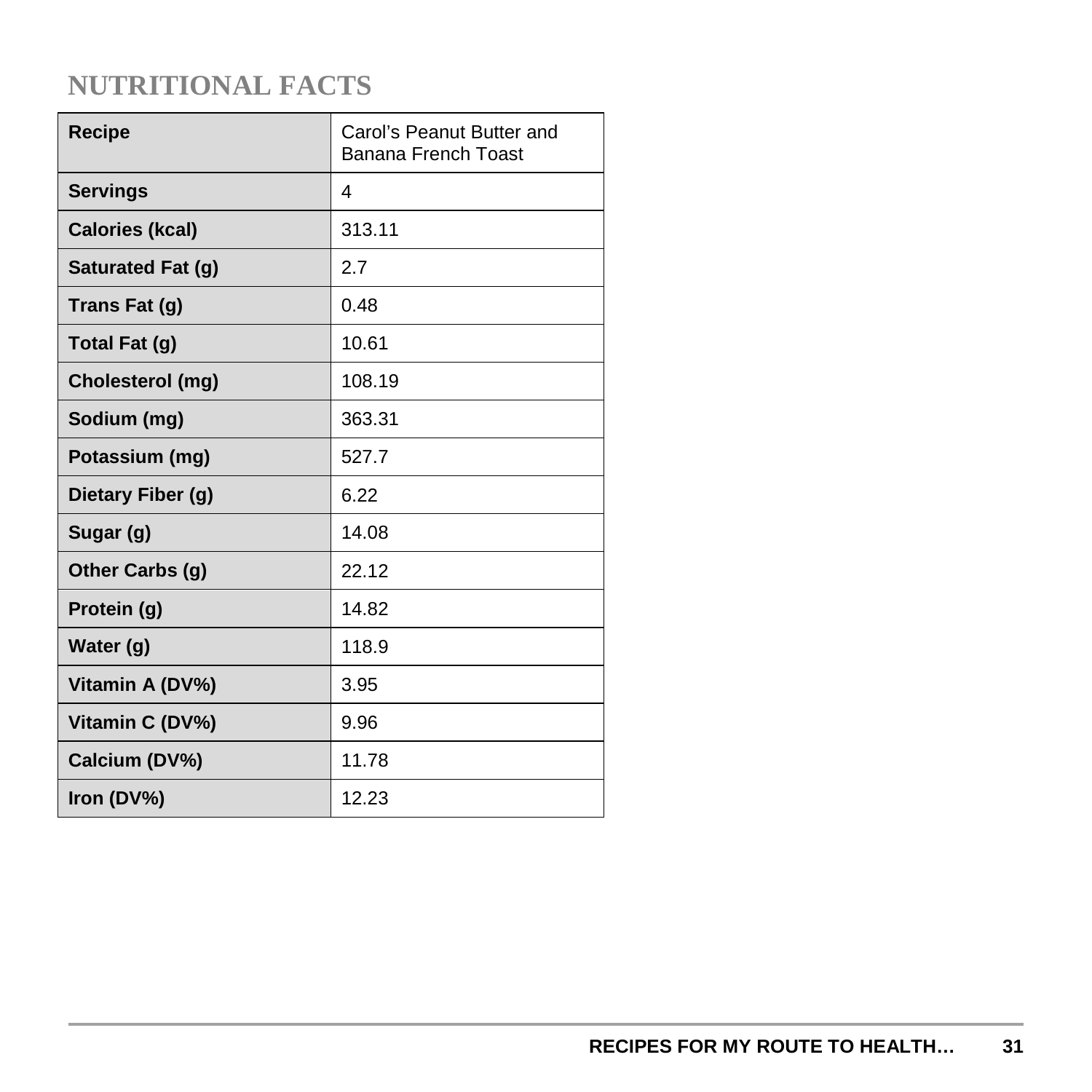## **KRISTY'S PASTA CARBONARA**

#### **WHAT YOU NEED**

- 1 lb whole wheat spaghetti
- ½ cup plain yogurt
- 4 eggs
- 2 tsp ready-to-eat real bacon bits
- 1 cup frozen mixed vegetables, thawed by running under cool water
- 1 tsp extra virgin olive oil
- Salt and black pepper, to taste
- <sup>3</sup>⁄4 cup grated parmesan cheese

- Cook pasta according to package instructions, about 6 to 9 minutes or until al dente.
- While the pasta cooks, combine the eggs, cheese, yogurt and olive oil in a bowl and beat with a whisk until completely mixed.
- For veggies, prepare as instructed on package.
- Drain pasta, toss with the egg and yogurt mixture, then add cooked bacon and mixed vegetables.
- Serve warm.
- Serves 4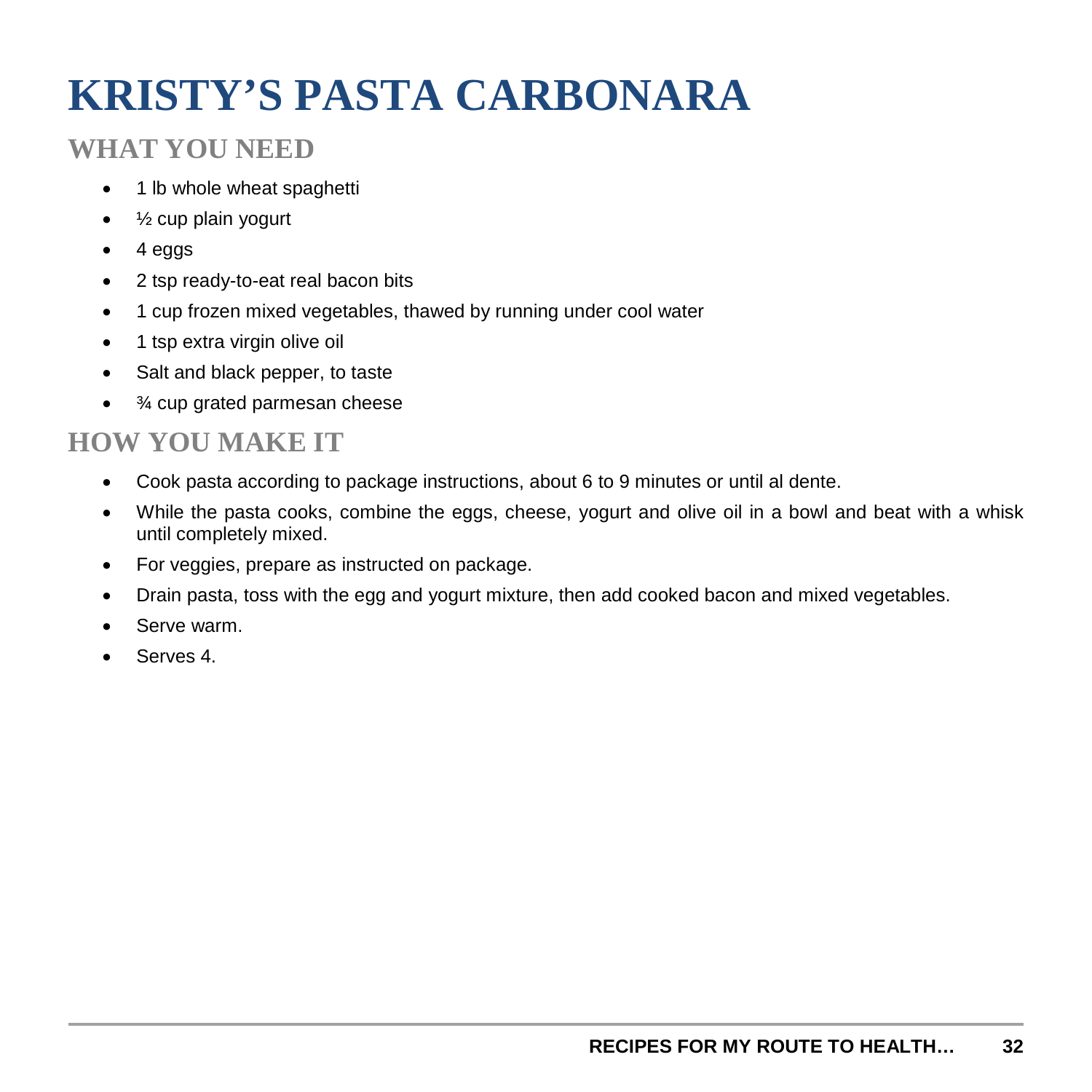| <b>Recipe</b>            | Kristy's Pasta Carbonara |
|--------------------------|--------------------------|
| <b>Servings</b>          | 4                        |
| <b>Calories (kcal)</b>   | 367.28                   |
| <b>Saturated Fat (g)</b> | 4.59                     |
| Trans Fat (g)            | 0                        |
| Total Fat (g)            | 11.52                    |
| Cholesterol (mg)         | 226.2                    |
| Sodium (mg)              | 569.15                   |
| Potassium (mg)           | 239.35                   |
| Dietary Fiber (g)        | 6.89                     |
| Sugar (g)                | 3.03                     |
| Other Carbs (g)          | 2.91                     |
| Protein (g)              | 21.62                    |
| Water (g)                | 81.61                    |
| Vitamin A (DV%)          | 18.69                    |
| Vitamin C (DV%)          | 3.36                     |
| Calcium (DV%)            | 24.63                    |
| Iron (DV%)               | 17.51                    |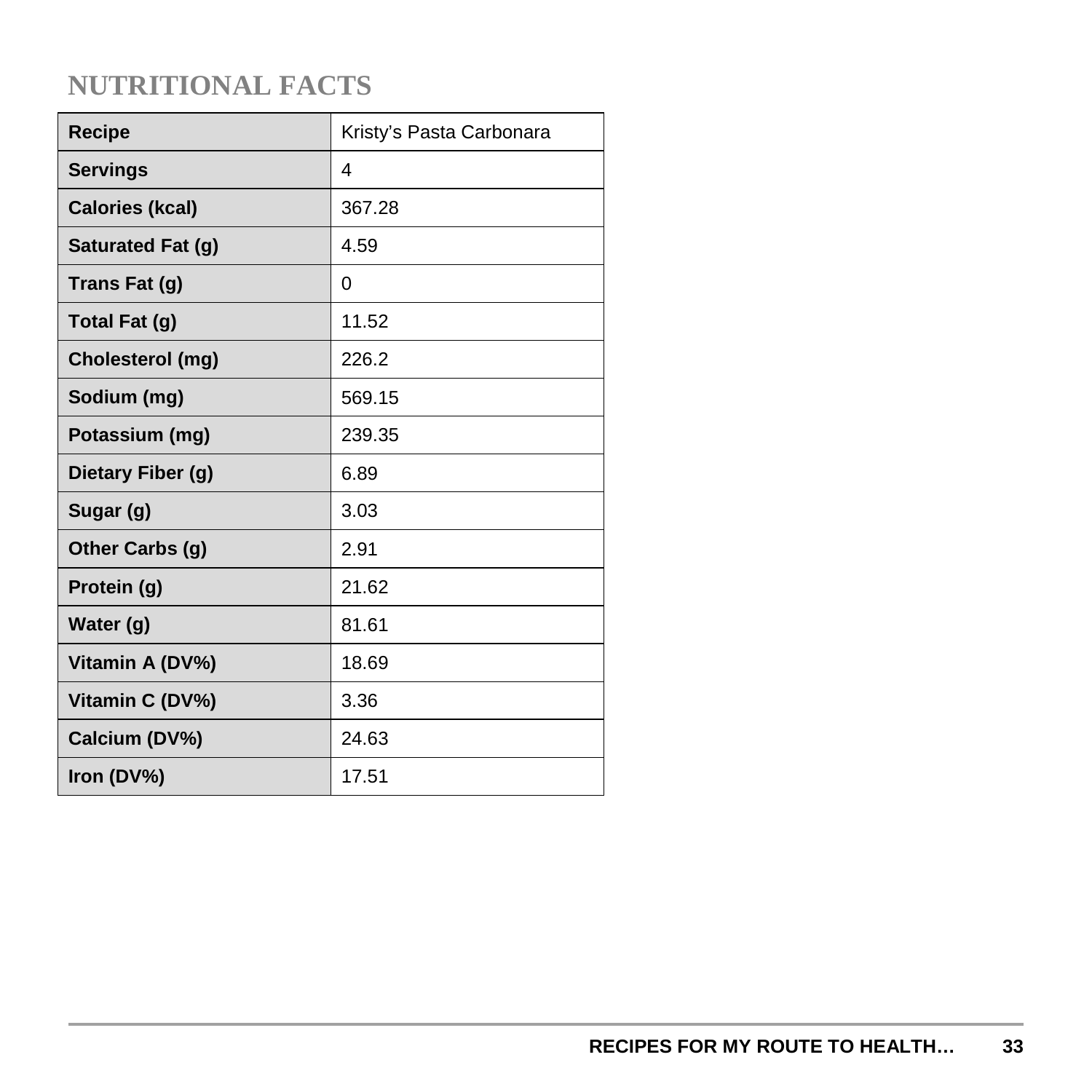## **MY ROUTE TO HEALTH HELPFUL WEBSITES:**

[http://www.choosemyplate.gov](http://www.choosemyplate.gov/)

[http://www.nutrition.gov](http://www.nutrition.gov/)

[http://www.eatright.org](http://www.eatright.org/)

## **MY ROUTE TO HEALTH…**

A very special thanks to the employees of Centene Corporation who graciously donated their time and "stirred up" some recipes for this book!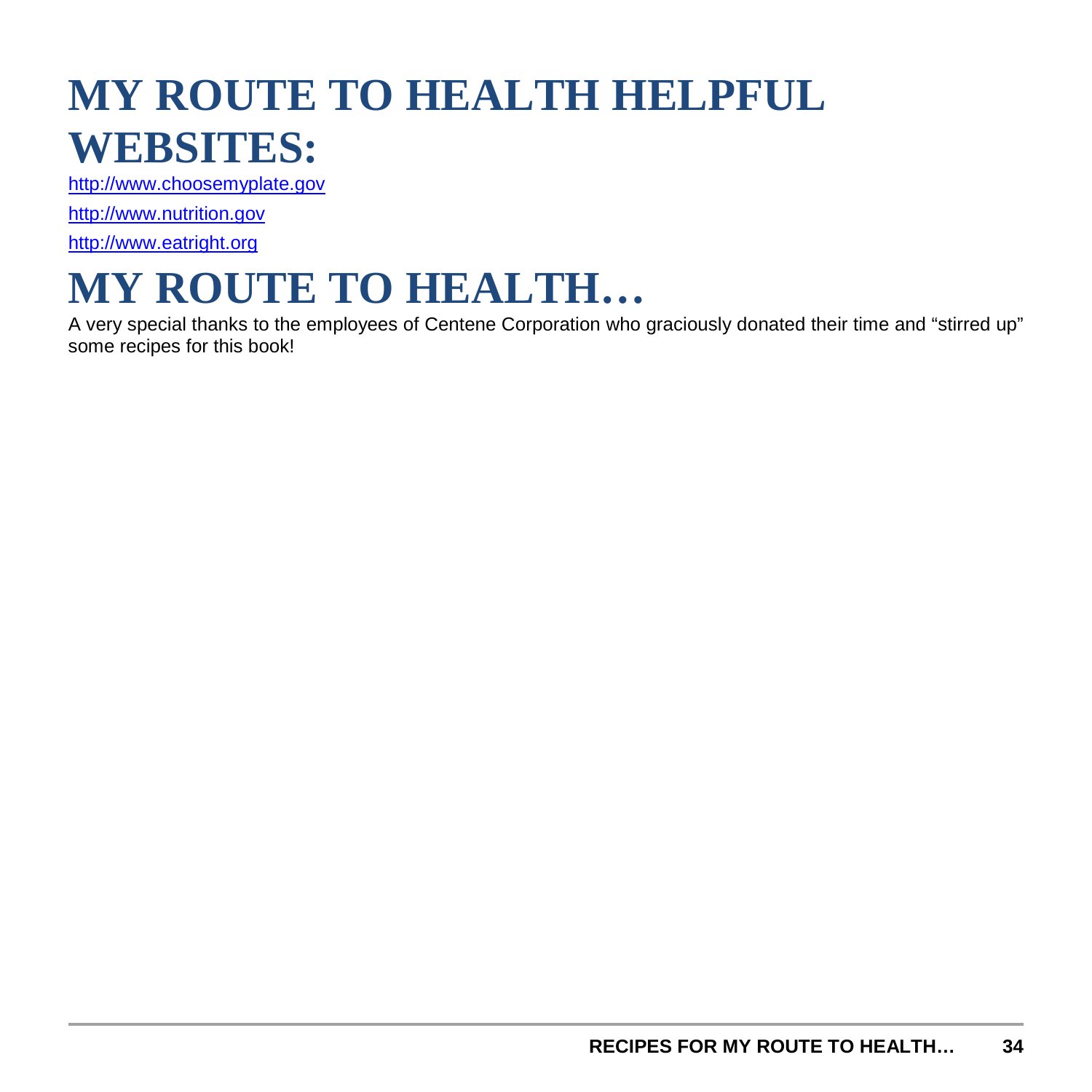## **MORE HELPFUL INFO FOR YOUR KITCHEN**

#### **EASY CONVERSIONS**

 $1/16$  cup = 1 tablespoon 1/6 cup = 2 tablespoons + 2 teaspoons  $3/8$  cup = 6 tablespoons 2/3 cup = 10 tablespoons + 2 teaspoons  $3/4$  cup = 12 tablespoons 1 cup = 48 teaspoons / 16 tablespoons 1 pint (pt) =  $2$  cups  $4 \text{ cups} = 1 \text{ quart}$ 16 ounces  $(oz) = 1$  pound  $(lb)$ 1 milliliter (ml) = 1 cubic centimeter (cc) 1 inch (in)  $= 2.54$  centimeters (cm)

Source: United States Dept. of Agriculture (USDA).